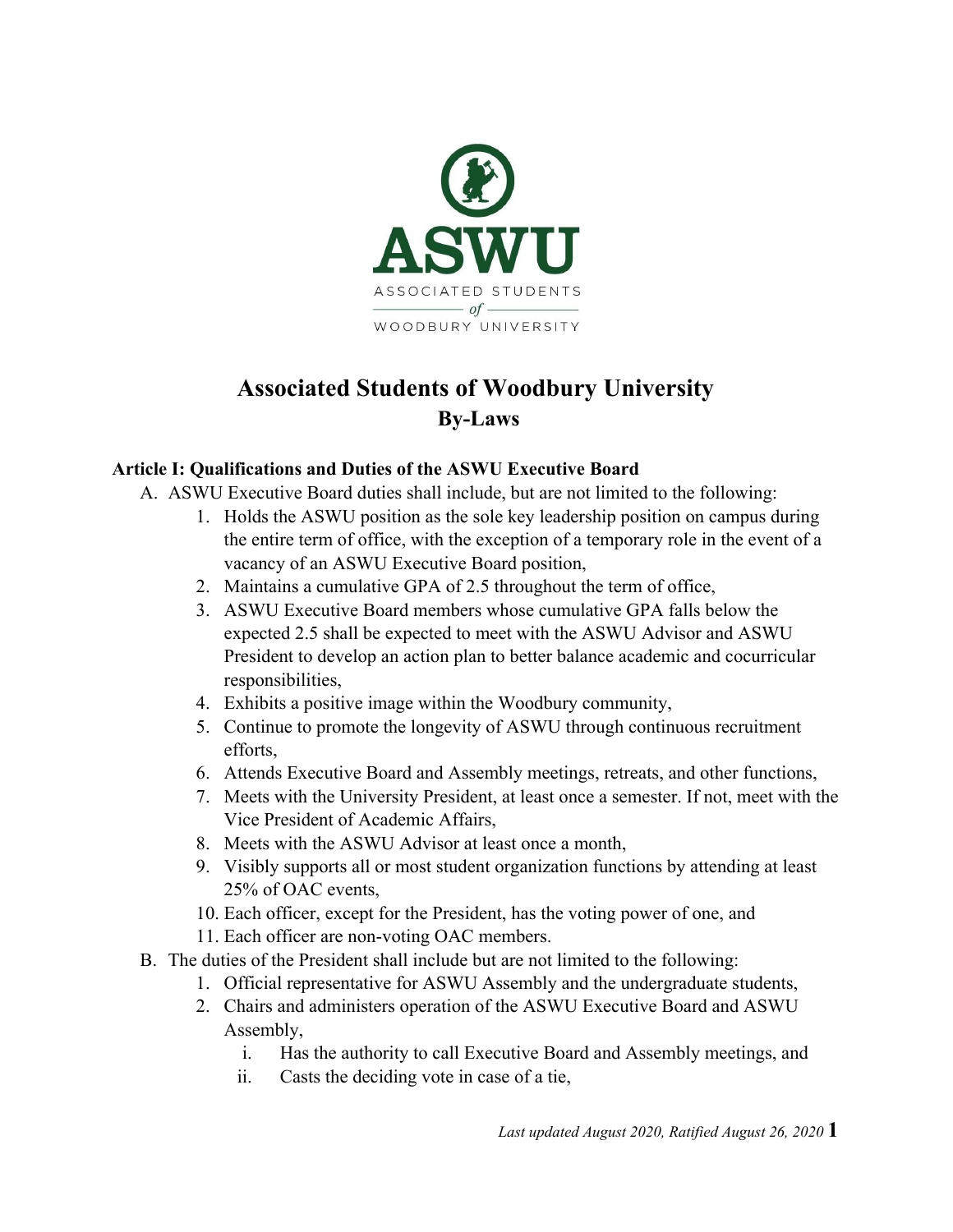- 3. Coordinates retreats and transition sessions for ASWU members with the ASWU Advisor,
- 4. Chairs the Elections Committee,
- 5. Represents student's interest to the Woodbury University community, including but not limited to the Board of Trustees, administration, staff, faculty, organizations, and others as necessary,
	- i. Presents State of the Student Government and State of the Student Organizations during Board of Trustee Meetings.
- 6. Sits on and has the authority to recommend members of the ASWU Assembly to University committees and councils,
- 7. Meets with the ASWU Advisor and Executive Board weekly,
- 8. Meets with the ASWU Advisor and Executive Board to evaluate performance at the end of each semester,
- 9. Enforces the ASWU Constitution, By-laws, and OAC Guidelines,
- 10. Has the authority to recommend that the legislation of the ASWU Constitution be revised,
- 11. Performs other duties as assigned by the ASWU Assembly or ASWU Advisor, and
- 12. Can only hold this position for a maximum of two years.
- C. The duties of the Executive Vice-President shall include, but are not limited to the following:
	- 1. Records the actions of the ASWU Executive Board, the ASWU Assembly, and OAC through minutes and makes those minutes available to the Woodbury community,
	- 2. Maintains and distributes active records of the ASWU Constitution, By-laws, roster, committee lists, and other documents created by ASWU,
	- 3. Manages communication of all ASWU information with the ASWU Assembly,
	- 4. Co-coordinates ASWU awards with the Vice-President of Marketing and the Vice-President of Student Organizations,
	- 5. Meets with the ASWU Advisor and ASWU President to evaluate performance at the end of each semester,
	- 6. Oversee the internal operations of ASWU, which includes ASWU recruitments,
	- 7. Manages ASWU Senators, Interns, and Project Managers,
	- 8. Manages the spending of the campus life enhancement fund alongside the VP of Finance
	- 9. Performs other duties as delegated by the ASWU President, the ASWU Advisor, and the ASWU Assembly, and
	- 10. In the event that the President may not fulfill their duties, the Executive Vice President shall take over the duties as President.
- D. The duties of the Vice-President of Finance shall include, but are not limited to the following:
	- 1. Chairs and coordinates the ASWU Organizational Allocations Committee,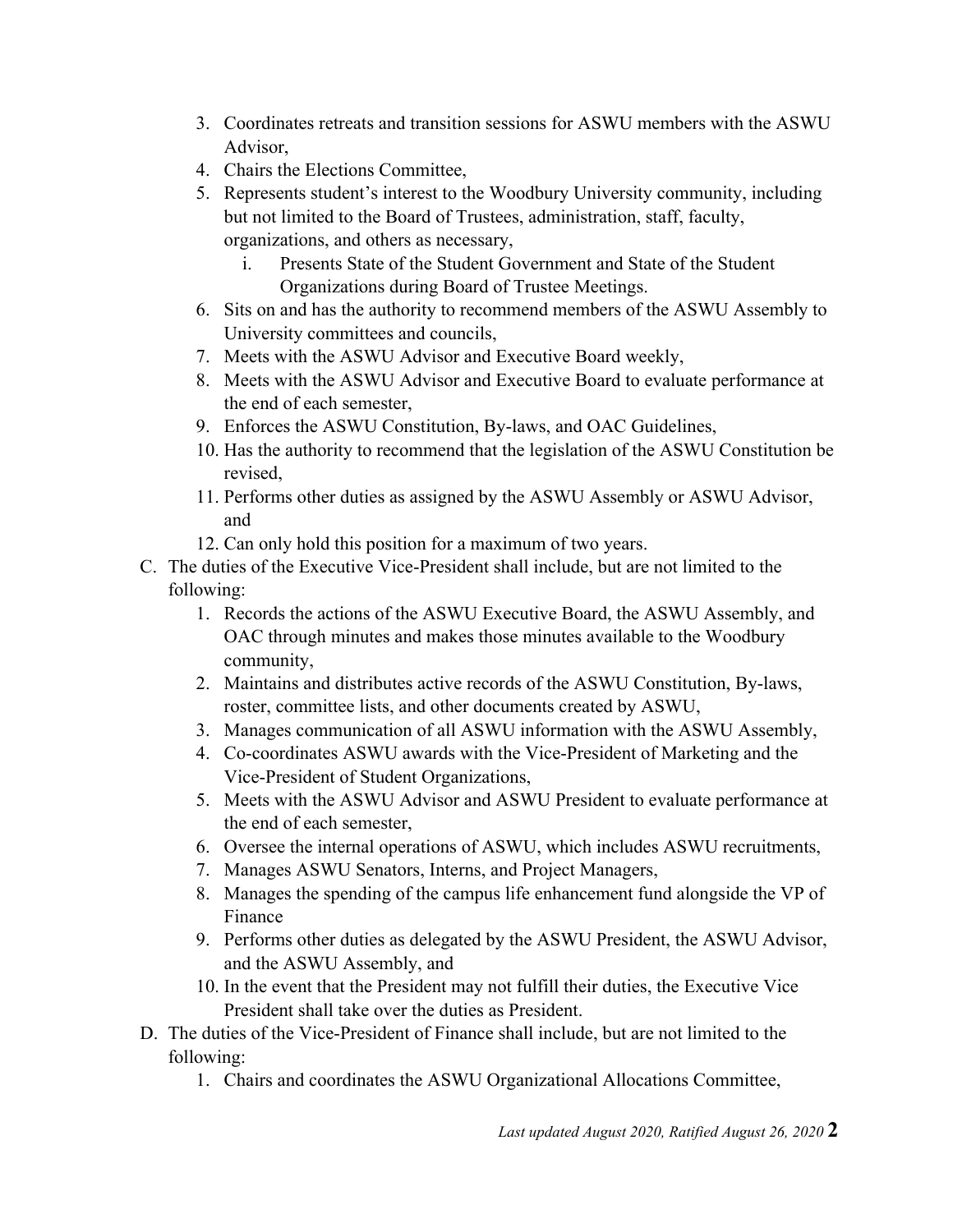- 2. Coordinates training for the ASWU OAC members,
	- i. Determines eligibility for funding and reviews of all funding requests,
	- ii. Verifies reconciliation of allocated funds, and
	- iii. Manages all ASWU finances and serves as a financial advisor for the ASWU Assembly,
- 3. Maintains written account of all financial transactions and presents information to the ASWU Executive Board and ASWU Assembly monthly or by request, and to the ASWU OAC as appropriate,
- 4. Distributes ASWU fees in accordance with the ASWU Constitution and By-laws,
- 5. Enforces the ASWU Constitution, By-laws, and Standing Rules regarding funding procedures,
- 6. Creates a budget for each position, and
- 7. Performs other duties as delegated by the ASWU President, ASWU Advisor, and the ASWU Assembly.
- 8. In the event that the President may not fulfill their duties, nor the Executive Vice President, the Vice-President of Finance shall take over the duties as President.
- E. The duties of the Vice-President of Marketing shall include, but are not limited to the following:
	- 1. Manages all publicity and outgoing information concerning ASWU events,
		- i. ASWU website,
		- ii. Social media, and
		- iii. Other forms of communication, such as a monthly pamphlet regarding updates, and
		- iv. The Woody mascot image and persona
	- 2. Responsible for advertising the ASWU organization to the University,
	- 3. Manages and oversees all promotional items for ASWU,
	- 4. Maintains creative control with the input of the ASWU Executive Board and ASWU Advisor, and
	- 5. Performs other duties as delegated by the ASWU President, ASWU Advisor, and the ASWU Assembly.
- F. The duties of the Vice-President of Student Organizations shall include, but are not limited to the following:
	- 1. Always in consistent communication with the Program Coordinator of Student Life or a designated Office of Student Affairs Staff Member,
	- 2. Holds organizations accountable for:
		- i. Weekly attendance,
		- ii. Following OAC Guidelines,
		- iii. Weekly reports, and
		- iv. All OAC paperwork,
	- 3. Helps coordinate all organizational fairs,
	- 4. Helps coordinate officer training with the Program Coordinator of Student Life or a designated Office of Student Affairs Staff Member,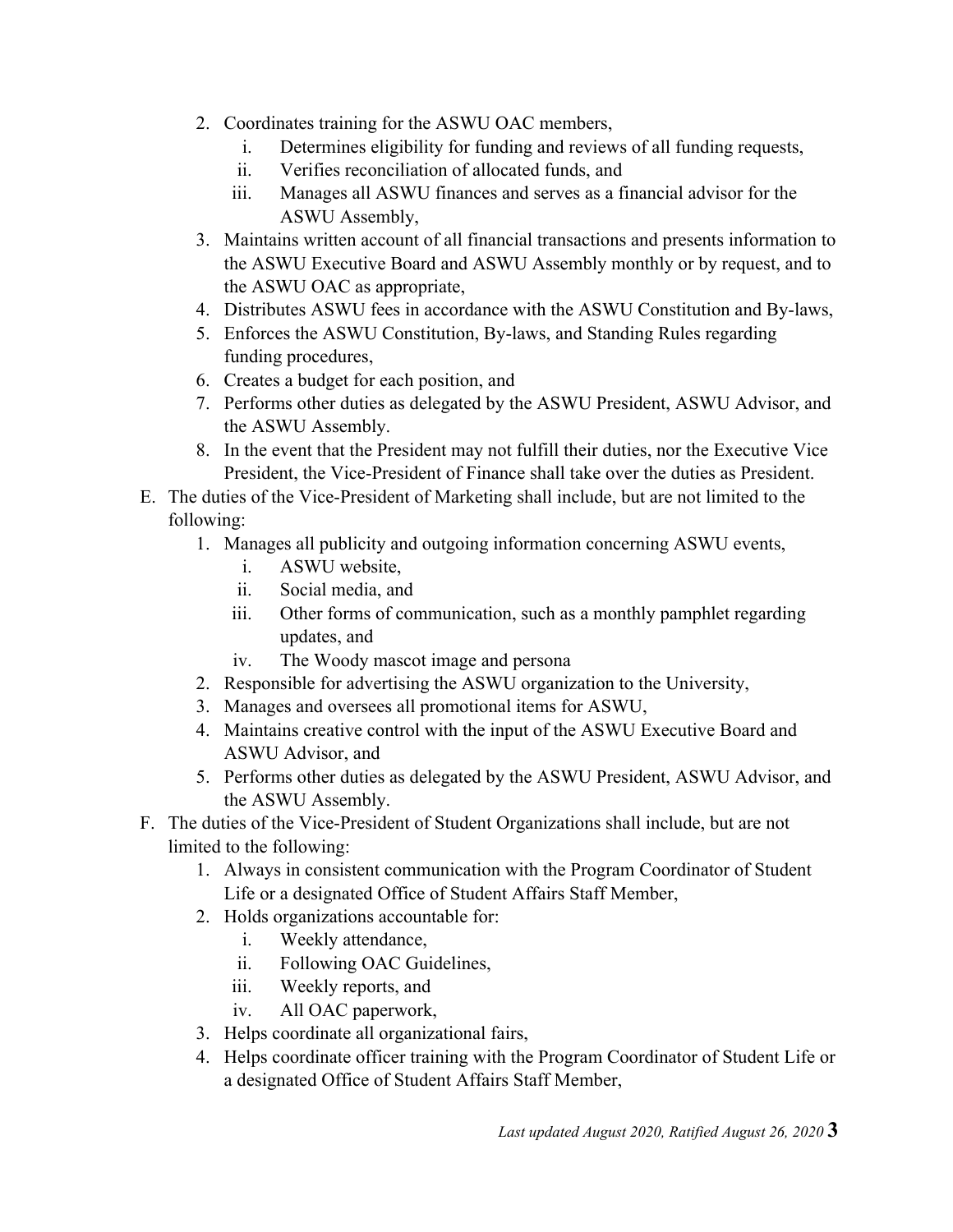- 5. Maintains updated rosters for all organizations,
- 6. Co-chairs OAC and is knowledgeable about all policies and procedures of OAC, and
- 7. Performs other duties as delegated by the ASWU President, ASWU Advisor, Program Coordinator of Student Life or designated Office of Student Affairs Staff Member, and the ASWU Assembly.
- G. The duties of the Vice-President of Student Life shall include but are not limited to the following:
	- 1. The Vice President of Student Life will also serve as the Campus Activities Board chair and over see the rest of the members of the Campus Activities Board,
	- 2. Develops and maintains all ASWU programs related to student life,
	- 3. Coordinates the planning of:
		- i. AS-You Day,
		- ii. One large-scale event in the Fall and Spring semesters (such as "Atmosphere" or "Woodstock"), and
		- iii. Welcome Week,
		- iv. Small scale bi-weekly events
	- 4. Works with the Vice President of Marketing for all publicity and marketing of events,
	- 5. Develops new events based on student needs,
	- 6. Establishes ties with the Greater Los Angeles and Burbank community,
	- 7. Plans at least two events per month for the student body, and
	- 8. Performs other duties as delegated by the ASWU President, ASWU Advisor, ASWU Campus Activities Board Advisor, and the ASWU Assembly.

#### **Article II: Qualifications and Duties of the ASWU Assembly**

- A. The duties of all Assembly Members (Senators, Interns,Project Managers, and Secretary) shall include, but are not limited to the following:
	- a. Maintains a cumulative GPA of 2.5 throughout the term of office,
	- b. Must exhibit a positive image within the Woodbury community, and
	- c. Attends all Assembly meetings, retreats, and functions (see Attendance Policy), and
	- d. Should attend a minimum amount of five OAC funded events per semester, not including their own organization that they are involved with.
- B. The duties of the Senators shall include, but are not limited to the following:
	- a. Obtains input from respective constituents by means of formal and informal channels, networking, etc.,
	- b. Participates in ASWU-sponsored student forums to raise issues pertinent to the student body, and provides closure with students, faculty, staff, administration, or other parties,
	- c. Meets with the respective Deans and Chairs of their Senate positions during focus groups or one-on-one meetings bi-monthly,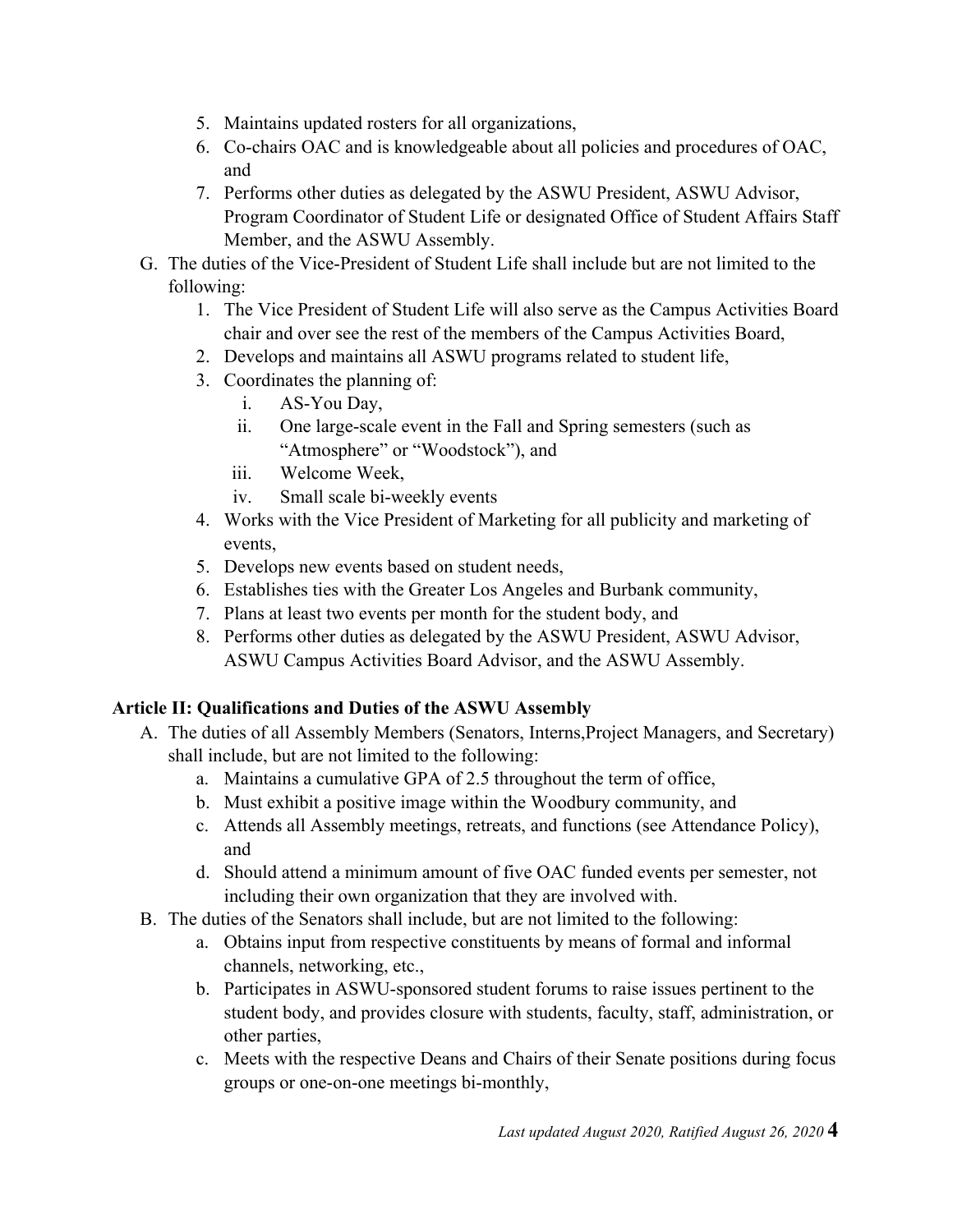- d. Shall write a weekly senate report to be turned in to the Executive Vice-President and their Dean and/or Chair,
- e. All reports are to be emailed at a designated time assigned by the Executive Vice President for Assembly meeting time,
- f. Holds only one ASWU Senate position during a term of office,
- g. Each Senator has the voting power of one, and
- h. Performs other duties as delegated by the ASWU President, ASWU Executive Vice-President, ASWU Advisor, ASWU Assembly, and the respective Dean and/or Chair.
- C. The duties of the Interns shall include, but are not limited to the following:
	- a. Participates in ASWU-sponsored student forums to raise issues pertinent to the student body, and provides closure with students, faculty, staff, administration, or other parties,
	- b. Visibly supports all or most student organization functions,
	- c. Meets with the respective Executive Board member as needed, and
	- d. Performs other duties as delegated by the ASWU President, ASWU Executive Vice-President, ASWU Advisor, ASWU Assembly, and the respective Executive Board member.
- D. The duties of the Project Managers shall include, but are not limited to the following:
	- a. Charged with the planning and execution of a project determined by the Executive Vice-President,
	- b. Communicates with the Executive Vice-President on a weekly basis via emailed weekly reports, and
	- c. Performs other duties as delegated by the ASWU President, ASWU Executive Vice-President, ASWU Advisor, and the ASWU Assembly.
- E. The duties of the secretary shall include, but are not limited to the following:
	- a. Attends any and all ASWU assembly meetings and forums and any other meetings or gatherings as deemed necessary by the Executive Vice President,
	- b. Assists the Executive Vice-President in taking minutes and proof meeting minutes after meetings,
	- c. Ensures and maintains a positive image through meeting minutes,
	- d. Communicates with the Executive Vice-President on a weekly basis via emailed weekly reports, and
	- e. Performs other duties as delegated by the ASWU President, ASWU Executive Vice-President, ASWU Advisor, and the ASWU Assembly.

## **Article III: Duties of the ASWU Advisor**

- A. The duties of the ASWU Advisor shall include, but are not limited to the following:
	- a. Attends ASWU Executive Board and ASWU Assembly meetings,
	- b. Meets with the ASWU President on a weekly basis,
	- c. Approves ASWU financial transactions,
	- d. Meets with Executive Board members individually once a semester or as often as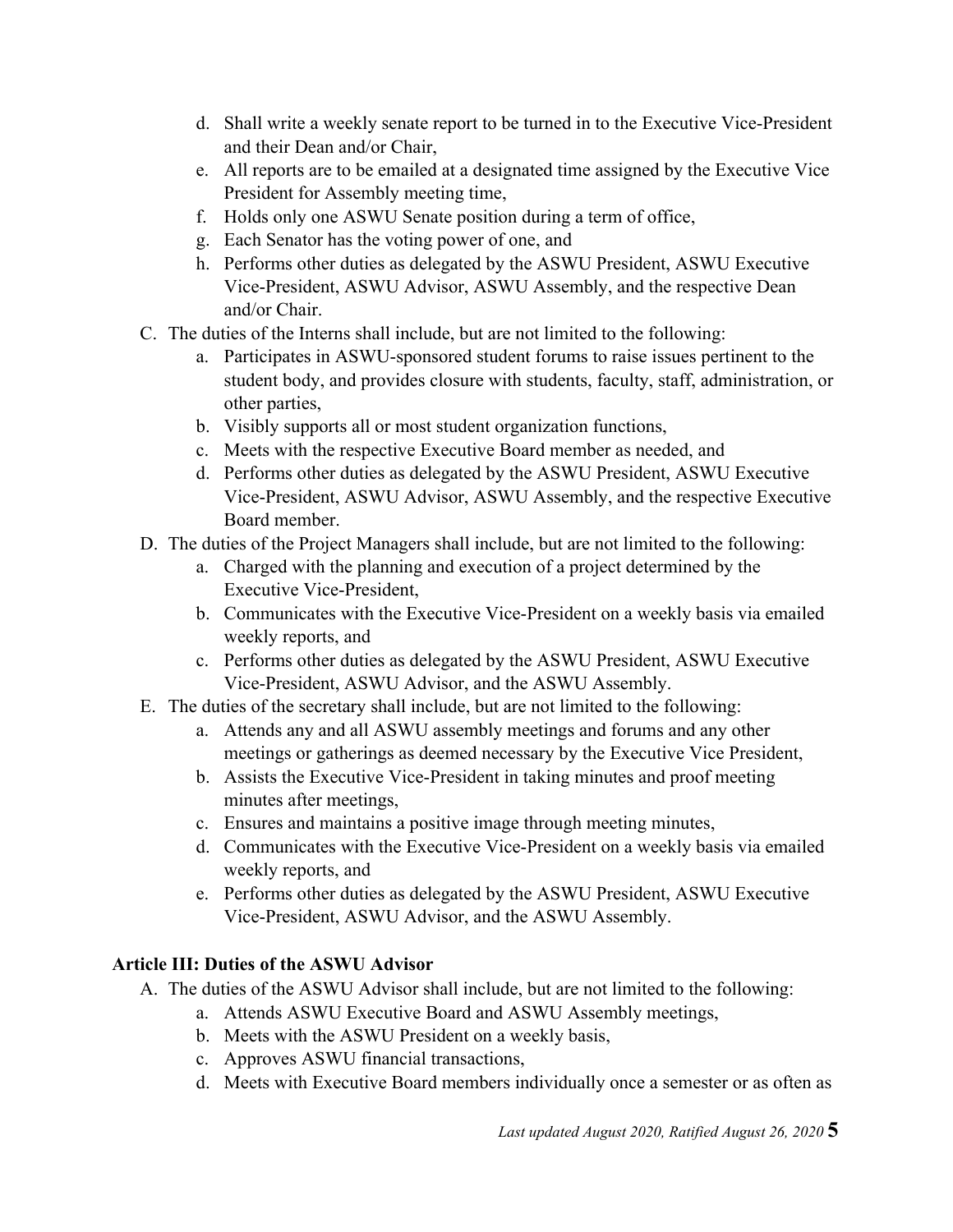deemed necessary,

- e. Meets with the ASWU E-Board to evaluate performance at the end of each semester,
- f. Coordinates leadership training for ASWU Executive Board and ASWU Assembly, and
- g. Verifies GPA eligibility of Executive Board and ASWU Assembly Members with the Registrar's Office.

### **Article IV: Duties of Student Organization Representatives**

- A. The president or designated appointee of all student organizations is required to attend all ASWU Assembly meetings.
	- a. Only viable excuses for not being a representative:
		- i. Class conflict,
		- ii. Internship conflict (for school credit), or
		- iii. Those who hold a position in the senate or the Executive Board.
	- b. If a representative can no longer attend assembly a new representative must be appointed.
- B. In order to be a recognized organization at the university, it is a requirement to have a representative at all meetings.
- C. The duties of the Student Organizations Representatives shall include but are not limited to the following:
	- a. Submit event reports to the Vice-President of Student Organizations by the next Assembly,
	- b. All paperwork must be submitted on time based on the dates given by the Vice President of Finance and the Vice-President of Student Organizations, and
	- c. Representatives have a single vote equivalent to that of the assembly.
- D. A maximum of \$200, divided from the excess OAC funds, will be paid to each organization as an incentive at the end of the Fall and Spring semesters.
	- a. The incentive is based on the availability of funds, and
	- b. The incentive is based on the Organization Representative's
		- i. Attendance, and
		- ii. Performance of duties.

## **Article V: Attendance Policy**

- A. The attendance policy for ASWU Assembly Members (Senators, Interns, and Project Managers) are as follows:
	- a. It is the responsibility of all ASWU Assembly Members to be aware of all meeting dates, times, and locations,
		- i. If an ASWU Assembly member is not able to attend a meeting, that member is responsible for contacting the Executive Vice-President at least two hours in advance if a meeting will be missed to give a notice and reason for the absence.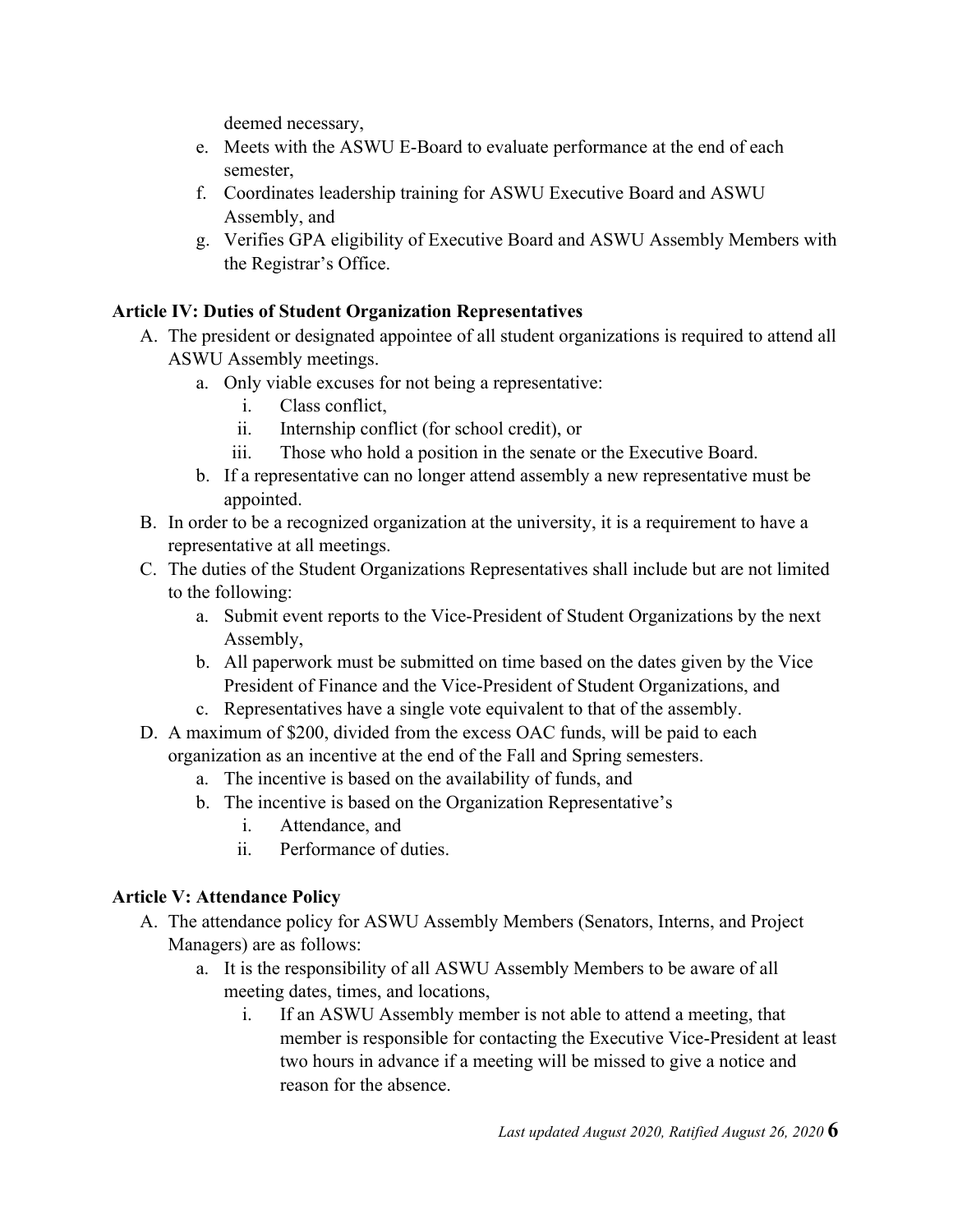- b. Failure to attend ASWU meetings by Assembly Members will result in the following:
	- i. Three unexcused absences will result in the full loss of the ASWU stipend and the loss of the position,
	- ii. Two unexcused absences will result in written warning and 50% loss of the ASWU stipend,
	- iii. One unexcused absence will result in a verbal warning,
	- iv. Three unexcused tardies are equivalent to one unexcused absence,
	- v. Five unexcused tardies is equivalent to two unexcused absences,
	- vi. Seven unexcused tardies is equivalent to three unexcused absences,
	- vii. Missing one ASWU retreat is equivalent to two absences, and
	- viii. Missing ASWU transition sessions, workshops, or other mandatory functions will be left to the discretion of the ASWU Assembly.
- B. The attendance policy for ASWU Organization Representatives are as follows:
	- a. Failure to attend ASWU meetings by campus organizations will result in the following:
		- i. Three unexcused absences are equivalent to the loss of all OAC funding and will not be recognized as an organization on campus,
		- ii. Two unexcused meetings are equivalent to the loss of 50% of OAC funding of the total amount requested,
			- a. If the two unexcused absences have occurred after all organization's events have taken place, then the 50% loss of OAC funds will be applied for the following semester,
		- iii. One unexcused absence is equivalent to a loss of 25% of all OAC funds,
			- a. If the unexcused absence has occurred after all organization's events have taken place, then the 25% loss of OAC funds will be applied for the following semester,
		- iv. Three excused tardies is equivalent to one unexcused absence,
		- v. Five excused tardies is equivalent to two unexcused absences, and
		- vi. Seven excused tardies is equivalent to three unexcused absences.
	- b. Organization Representatives must stay for the entire duration of the meeting, otherwise it will be counted as an absence.
	- c. The ASWU Executive Vice President shall provide a weekly attendance status.

## **Article VI: Conduct and Standards**

- A. ASWU Assembly Members should act in accordance with Woodbury University's conduct guidelines. Elected ASWU members are representatives of the student body and must exercise good judgment when fulfilling the duties their positions entail.
- B. If an Assembly member is founded to be engaging in unbecoming behavior while serving in this capacity, the Assembly shall recommend the member for review.
- C. Unbecoming behavior includes, but is not limited to:
	- 1. Disregard for the ASWU Attendance Policy,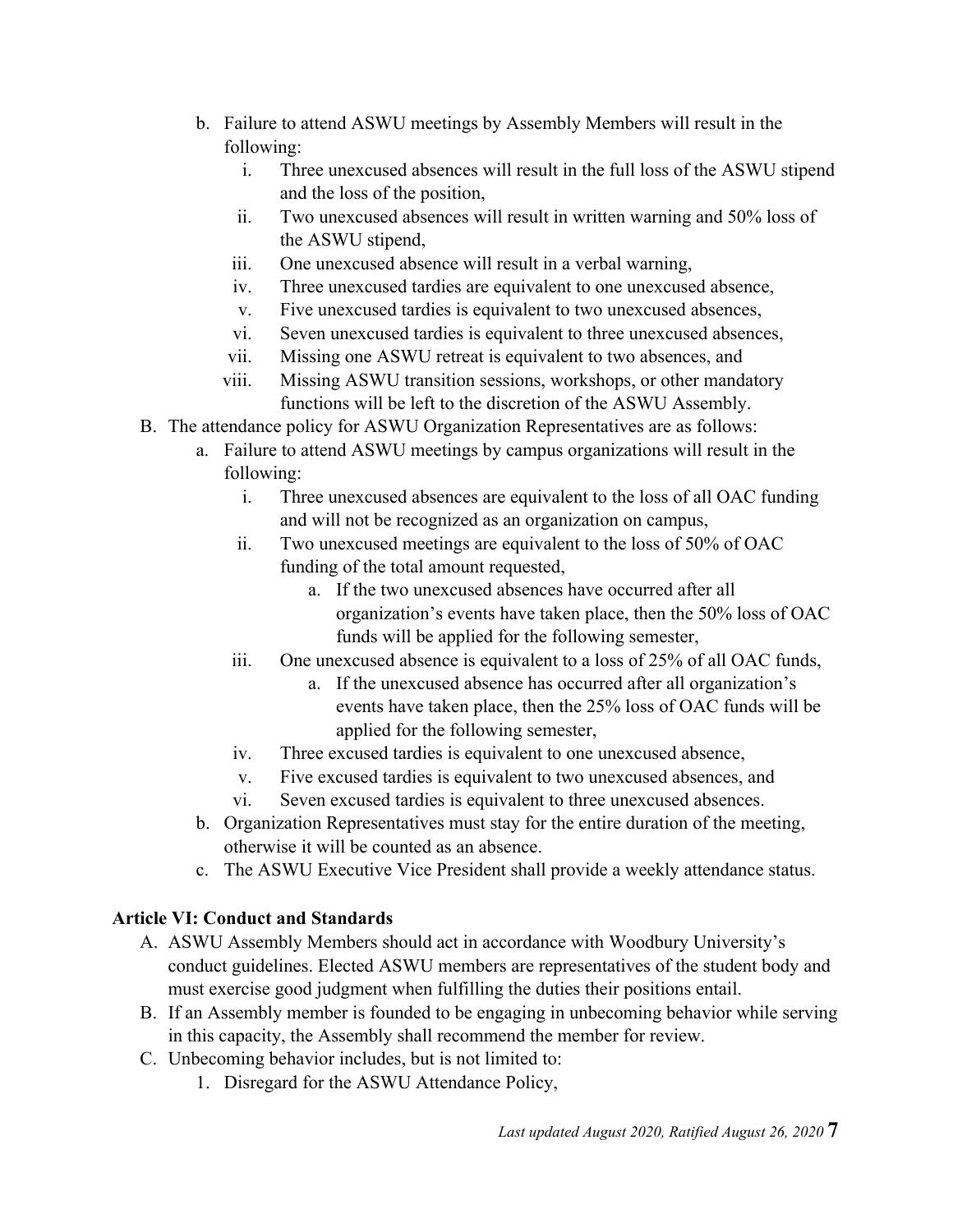- 2. Attending ASWU sponsored functions while under the influence of alcohol or illegal drugs, and/or
- 3. Failing to comply with Woodbury University's current Student Code of Conduct, policies, and procedures.
- D. Behaviors/Norms:
	- 1. Trust not speaking ill of one another's organization or members, including but not limited to, representatives and e-board members,
	- 2. Effective Communication points of contact (email, one-on-one, website, text, Facebook, etc.),
	- 3. Respect respect other opinions, even if your opinion is different (consensus),
	- 4. Being Present no side conversations, texting, computer surfing,
	- 5. Being Active be an active participant in ASWU, and
	- 6. Confidentiality what happens in ASWU meetings stay in ASWU for personal issues.

#### **Article VII: Election Guidelines and Procedures**

- A. Procedures
	- 1. The Elections Committee shall establish an official timeline for applications, advertising, etc. at least two weeks before ASWU application are available.
	- 2. Election of the ASWU Assembly shall be determined by the Elections Committee during the Spring semester.
	- 3. Vacant Executive Board positions must be filled by the second week of the Fall semester by appointment.
		- a. If the President's seat is vacant, the Executive Vice-President will assume the role as President. The Executive Board will then need to appoint a new Executive Vice-President. If both the President and Executive Vice-President seat is vacant, the Vice-President of Finance will assume the role of President. The Executive Board will then need to appoint a new Executive Vice-President and Vice-President of Finance. The replacement(s) shall be determined by the nomination and appointment of an ASWU Assembly member by a majority vote of the ASWU Assembly.
		- b. If a vacancy occurs in any Vice-President positions, a replacement shall be determined by the nomination and appointment of an ASWU Assembly member by a majority vote of the ASWU Assembly.
		- c. If a vacancy occurs in the ASWU Senate, a replacement may be appointed and sworn-in by the ASWU Assembly.
		- d. If ASWU is at a severe state of members willing to run for e-board positions, ASWU can run with three e-board members and at least two senators.
			- i. President
				- a. Will assume duties and payment of President and Vice-President of Marketing.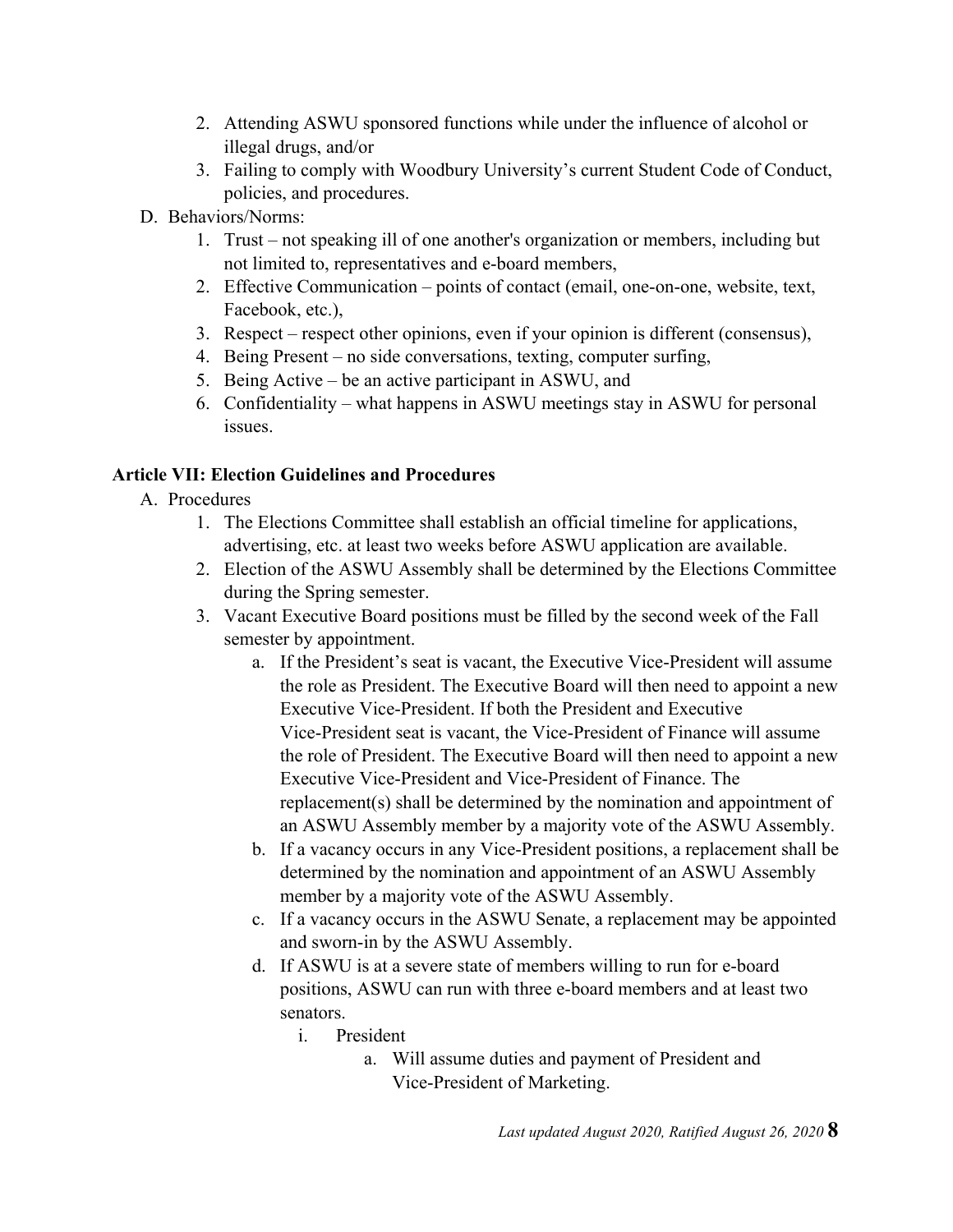- ii. Executive Vice-President
	- a. Will assume duties and payment of Executive Vice-President and Vice-President of Student Life.
- iii. Vice President of Finance
	- a. Will assume duties and payment of Vice-President of Finance and Vice-President of Student Organizations.
- 4. ASWU Executive Board members cannot endorse any candidates running for office, unless they are running for office themselves.
- B. Application Process
	- 1. Verification of all application qualifications shall be documented before the nominee becomes an official candidate for office. All candidates must hold the required 2.5 cumulative GPA as verified by the ASWU Advisor and Registrar's Office.
	- 2. Applications must meet all deadlines set by the Elections Committee. No campaigning may begin until all requirements have been met.
	- 3. Persons running for an ASWU Executive Board position must have at least one semester experience in one of the following at Woodbury University:
		- a. ASWU Assembly,
		- b. ASWU Campus Activities Board,
		- c. ASWU Organization Representative,
		- d. Returning Student Leader and/or,
		- e. Any student that meets with the ASWU President for a ASWU informational meeting prior to submission of candidate application.
			- i. Must attend at least on assembly meeting.
	- 4. Students may not run for more than one ASWU position in any elections.
	- 5. All candidates are required to attend one candidate information session.This meeting is intended to clarify any and all questions concerning rules and regulations of the election process, position requirements, and duties. The Elections Committee shall organize these sessions. If a student cannot make an information session for valid reasons, a special appointment may be made with one or more Elections Committee members to review the information.
	- 6. The Elections Committee shall have the final say in determination of eligibility.
- C. Candidate Conduct
	- 1. All candidates must be in good standing with ASWU Constitution, By-laws, and Woodbury University Conduct Board.
	- 2. Each candidate and their campaigning team, hereafter referred to only as the candidate, will be held responsible for their own conduct, compliance with the Elections Guidelines, and posting policies of ASWU and Woodbury University.
	- 3. No campaigning in line on the designated Elections Day.
	- 4. A maximum of \$50 may be spent on any one candidate's campaign. All receipts are due to the Elections Committee by the tabulation of votes on the last day of open polls.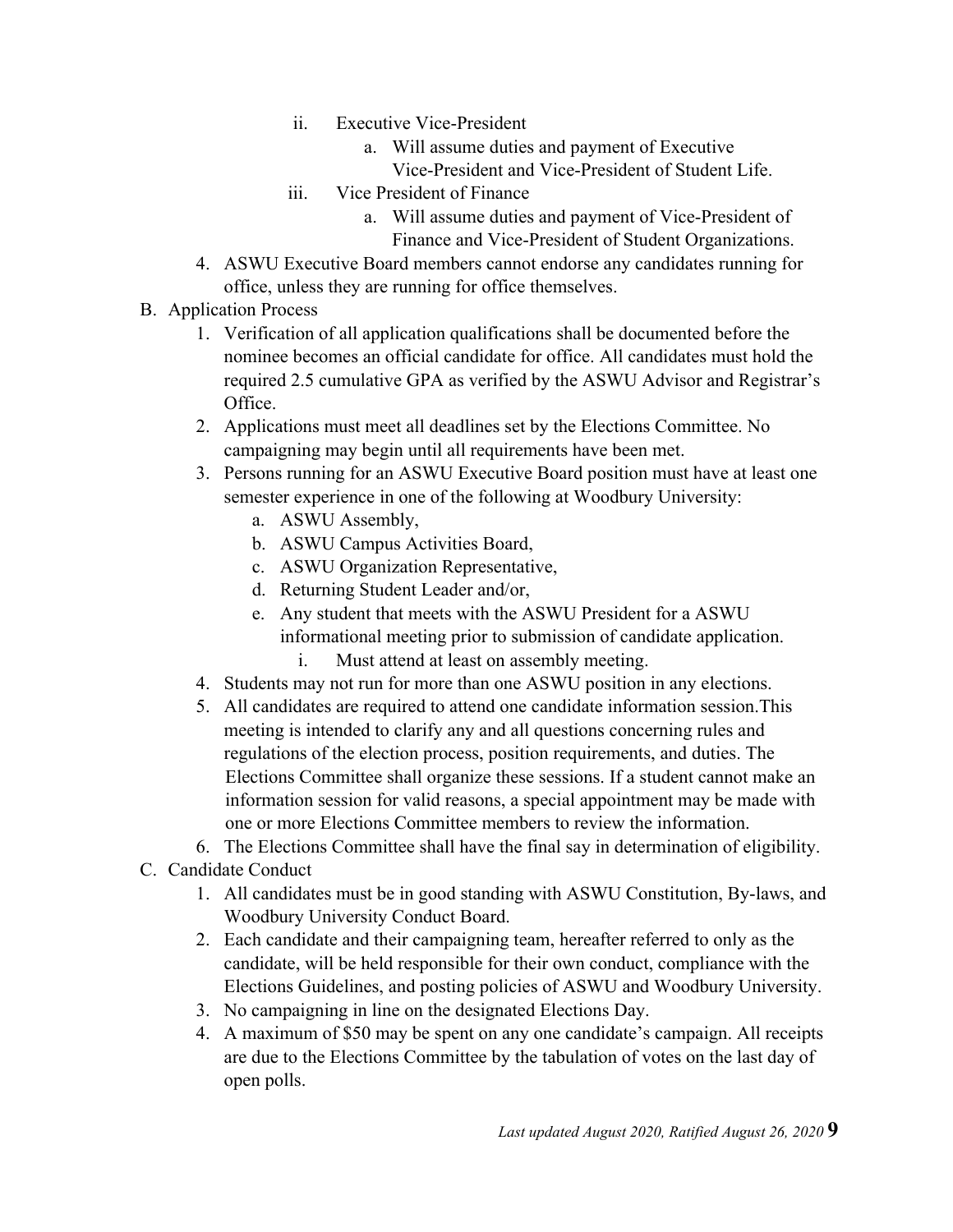- a. Based on the availability of funds.
- b. The funding account will be the ASWU Assembly Account.
- 5. Disqualification of candidates:
	- a. In the event that a candidate has been charged with violating these Elections Guidelines established by the Elections Committee, a hearing shall be held to determine the validity of the charge(s), and
	- b. The Committee may disqualify candidates for violations.
- D. Ballot Formation
	- 1. Only those candidates registered through the application process and certified eligible by the Elections Committee shall be placed on the ballot.
	- 2. Candidates shall be placed on the ballot according first to position hierarchy then alphabetical order by last name.
	- 3. Any other special voting may take place on the annual ballot of the Elections committee grants permission at least two weeks prior to elections.
- E. Election Results
	- 1. Only the Elections Committee, the Advisor or his/her designee may be present during the tabulation of the votes.
	- 2. The Elections Committee shall notify candidates immediately following the vote tabulation.
	- 3. In the event of a tie, a runoff will be held within a week, with the same election rules applicable. A simple majority vote shall designate a winner.
	- 4. Preservation of Records
		- a. After the conclusion of any election or appointment, the Elections Committee shall preserve all ballots for one month in case of a necessary recount.

Other records, including the complete tabulation of the results and candidate applications, shall be kept by the ASWU Executive Vice President and the ASWU Advisor for permanent records. All election records shall be open to inspection by any student, except when an election is in progress.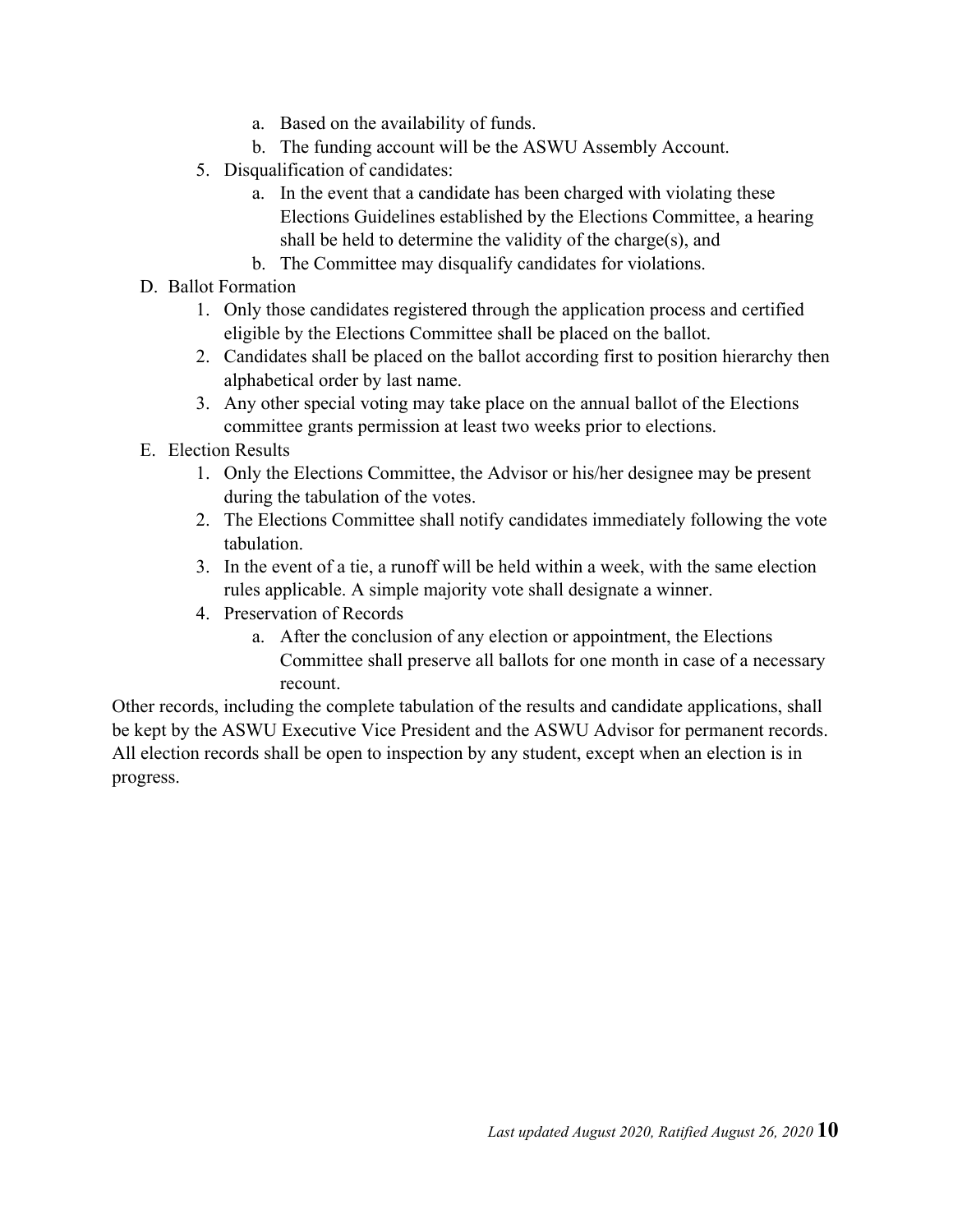

# **Associated Students of Woodbury University Guidelines for Organizational Allocations Committee**

#### **Article I: Name**

The Organizational Allocations Committee hereafter referred to as OAC is the funding committee for all organizational funding for events provided by ASWU, through the student life fee.

#### **Article II: Structure and Duties**

- A. Membership and Purpose
	- 1. The OAC is made up of a Chairperson (ASWU Vice-President of Finance), one Co-Chair (ASWU Vice-President of Student Organizations), the ASWU Executive Vice-President who records final votes and budgets the day of OAC, and Presidents and Treasurers of all recognized student organizations.
	- 2. The guidelines are agreed upon by voting during the Fall semester OAC meeting assigned by ASWU.
	- 3. All OAC members can vote and majority vote wins. One vote per organization.
	- 4. ASWU Executive Board has procedural authority in agreement with the ASWU Advisor.
	- 5. The purpose of OAC is to allocate funding each semester to eligible student organizations in good standing with ASWU and the Office of Student Affairs, within the first three weeks of classes.
	- 6. Paperwork must be turned in to ASWU by the date assigned by the OAC chairs. Late paperwork will not be accepted.
- B. The Chairperson shall be responsible for the following:
	- 1. Developing, distributing, and enforcing all OAC guidelines, procedures, and forms,
	- 2. Organizing the itinerary and advertisement for OAC Training Meeting and OAC Allocations Meeting,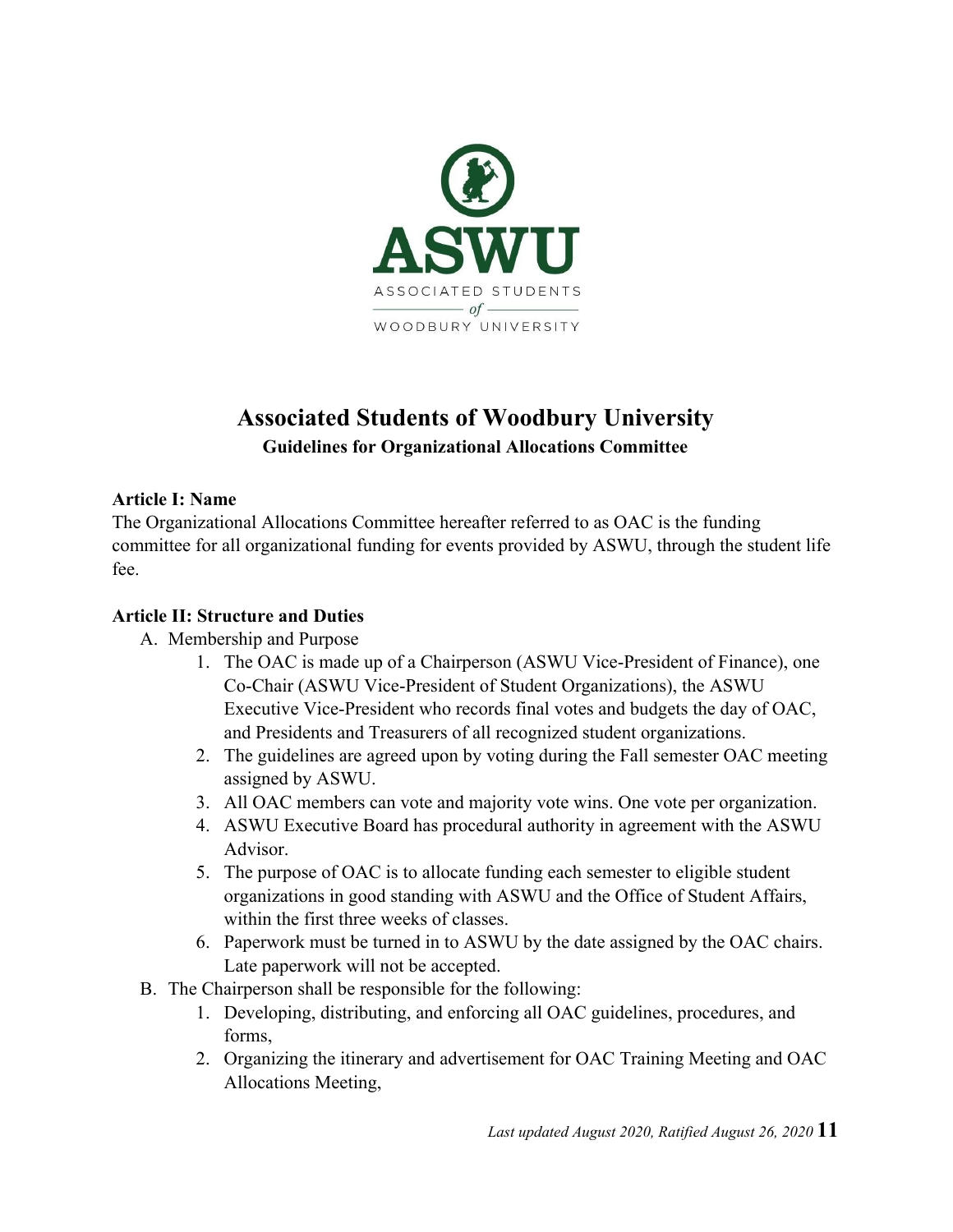- 3. Determining which organizations are eligible for funding,
- 4. Distributing funds within five working days following the OAC Allocations Meeting, and
- 5. Delegating duties to the Co-Chair and Advisory Board as needed. Advisory Board refers to ASWU Executive Board.
- 6. The chair can delegate to have more co-chairs from the advisory board or assembly as needed.
- C. Voting members include:
	- 1. Two representatives (full-time students) from each eligible organization will get one vote during allocation. This means one vote per organization.
	- 2. The Advisory Board members are non-voting members and may not represent any organization at OAC except ASWU.
	- 3. Representatives must be the current Financial Officer and President of the specified organization, or an appointed person if the current Financial Officer and the President is another organization's Financial Officer or President, or is on the ASWU Executive Board.
		- a. Representatives must attend all training sessions and meetings called by the OAC Chairperson to receive funding.
		- b. In the event that a representative is replaced after the initial training meeting, the OAC Chairperson must train a new representative immediately. The new representative must make an appointment with the OAC Chairperson to be properly trained.
	- 4. No person may represent more than one organization during OAC Allocations Meeting.
		- a. If a student is treasurer for two organizations, they should find a subtreasurer. This person should have full knowledge and be trained by the OAC Chairperson.
- D. All OAC decisions must be made in compliance with the Constitution and By-Laws of ASWU and all Woodbury University Policies and Procedures.
- E. End of semester shall be deemed as the last day of scheduled classes on the Woodbury University academic calendar.

## **Article III: Requesting Organizations' Responsibilities**

- A. Responsibilities
	- 1. It is the organization's responsibility to make sure all deadlines are met, all paperwork is completed, and all OAC meetings are attended. Neglecting these and other guidelines will result in the penalties (see Article II, Section H) or the inability to receive funding.
	- 2. It is the organization's responsibility to make sure all numbers are correct before handing in all OAC request and reconciliation forms.
	- 3. Even though organizations are not eligible for funding or do not want to be allocated, they could still attend the OAC Training Meeting and the OAC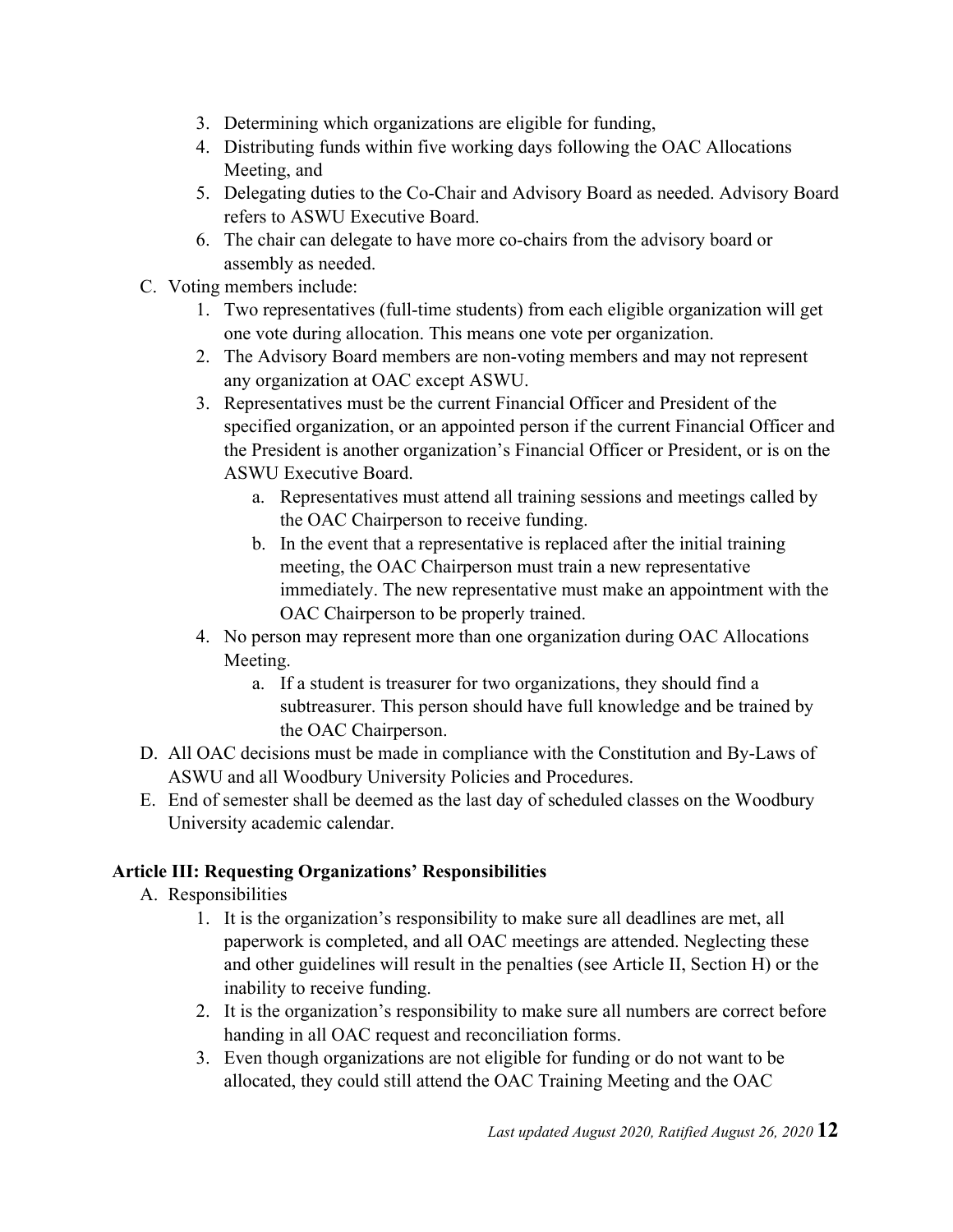Allocations Meeting.

- B. Organization Eligibility
	- 1. All requesting organizations must be ASWU recognized student organizations whose principal place of business is Woodbury University, at 7500 North Glenoaks Boulevard, Burbank, California 91504.
	- 2. All requesting organizations must be in good standing with ASWU-OAC and Woodbury University.
	- 3. All organizations must be in good standing with the Woodbury University Business office to receive funding. This includes but not limited to:
		- a. No outstanding balances,
		- b. An account to send funding to, and/or
		- c. A positive account balance.
- C. OAC Training Meeting
	- 1. The training meeting shall be held within the first two weeks of school to clarify any questions concerning rules and regulations of the allocation process, representative requirements, and duties.
	- 2. Attendance is mandatory for all representatives, President AND Treasurer. If a representative is unable to attend the scheduled training meeting, he/she should reschedule and make an appointment with the OAC Chairperson prior to the scheduled meeting. Please refer to attendance policy in ASWU constitution if training meeting(s) are missed.
	- 3. The same representatives that attend the OAC training meetings must attend allocations.
- D. Funding Request
	- 1. A requesting organization must submit one completed OAC Funding Request Form per event by the deadline specified by the OAC Chairs. Late requests will receive the following funding:
		- a. 1 Minute- 24 hours, 75% funding, 25% contribution
		- b. 24:01 hours-72 hours, 60% funding, 40% contribution
		- c. 72:01 hours- Day before OAC, 40% funding, 60% contribution
		- d. Day of OAC 20% funding, 80% contribution
		- e. Individual funding request packets must be completed per event date if the event is a series.
	- 2. Every request must reflect that the organization has sought alternative sources of funding prior to applying for OAC Allocations. A minimum percentage of the event budget shall be fundraised and indicated on the Funding Request Form.
		- a. Events that promote ASWU's sponsorship may be funded 85% of total budget, and the organization will fund the remaining 15%.
	- 3. No more than \$1,400 may be requested for any event.
	- 4. Seed money, defined as money to start a project or organization, and allocation money is available to organizations that are new or officially inactive for two or more consecutive semesters, excluding summer semesters.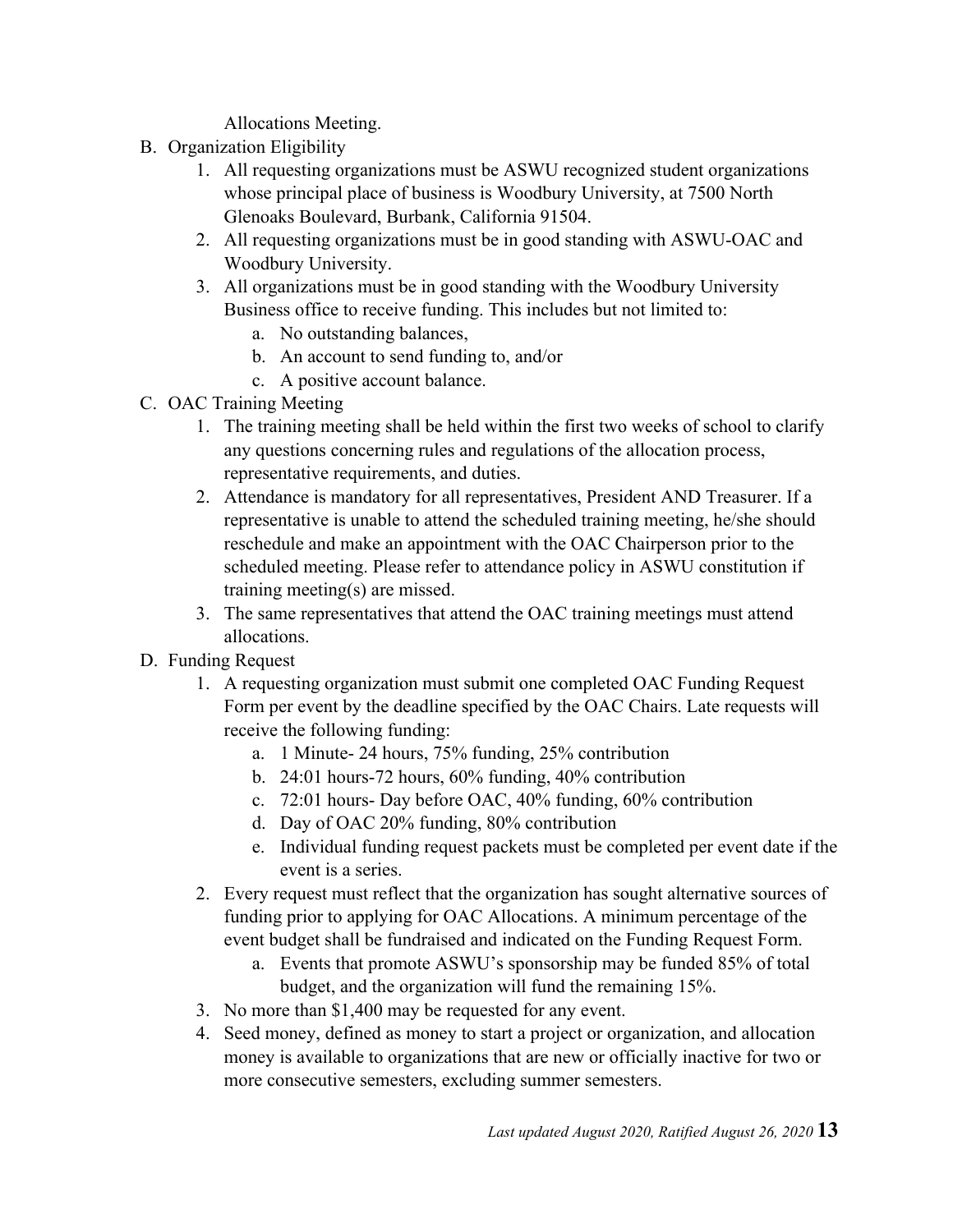- a. Seed money shall not exceed \$200 per organization.
- b. Seed money shall be deducted from the ASWU OAC account.
- c. Organizations receiving seed money are required to hold at least one event within the semester the seed money was received.
- d. Seed money shall be distributed within one week after the organization has been recognized by ASWU.
- 5. Requests for summer funding must be submitted to the OAC Chairperson two weeks prior to the conclusion of the Spring semester and must meet all eligibility and event requirements. Funding will be made at the discretion of the ASWU Executive Board.
- 6. OAC will fund a \$600 balance for event loans each semester, which must follow OAC guidelines that stipulate organizations to have one-year good standing credibility.
	- a. The \$600 for the loan will be taken out of the OAC Account before the allocation and presentation of OAC funded events each year.

### E. Event Requirements

- 1. No event is guaranteed funding by OAC.
- 2. OAC allocations must be used by the organization in strict accordance with their respective funding proposals—no event changes are allowed.
	- a. The only acceptable changes for OAC events are date changes, which must be approved by the ASWU Executive Board.
	- b. Other changes, if needed, shall be resolved to the discretion of the ASWU Executive Board.
- 3. Events must be open to all Woodbury University students.
- 4. Entrance fees to any ASWU co-sponsored event may not exceed \$5 for Woodbury University students (on campus and off campus).
- 5. The following events will not be funded: meetings of organizations, fundraising or philanthropy events, conferences, University departmental events or lectures, and equipment.
	- a. Equipment refers to:
		- i. Equipment rental—any organization that chooses to hire a private merchant should pay one fee for service AND equipment, and/or ii. Equipment purchase.
	- b. Transportation that may be funded is limited to the following: charter
	- buses, rental vehicles with seven passengers minimum, and all forms of public transportation, excluding personal vehicles and gas.
- 6. Events with alcohol
	- a. OAC funds may not be used to purchase for the following:
		- i. Alcohol or alcoholic beverages,
		- ii. Bartenders, and/or
		- iii. Other alcoholic related expenses like cups, shot glasses, etc.
- 7. Events under \$200 dollars may receive OAC funding with prior approval from the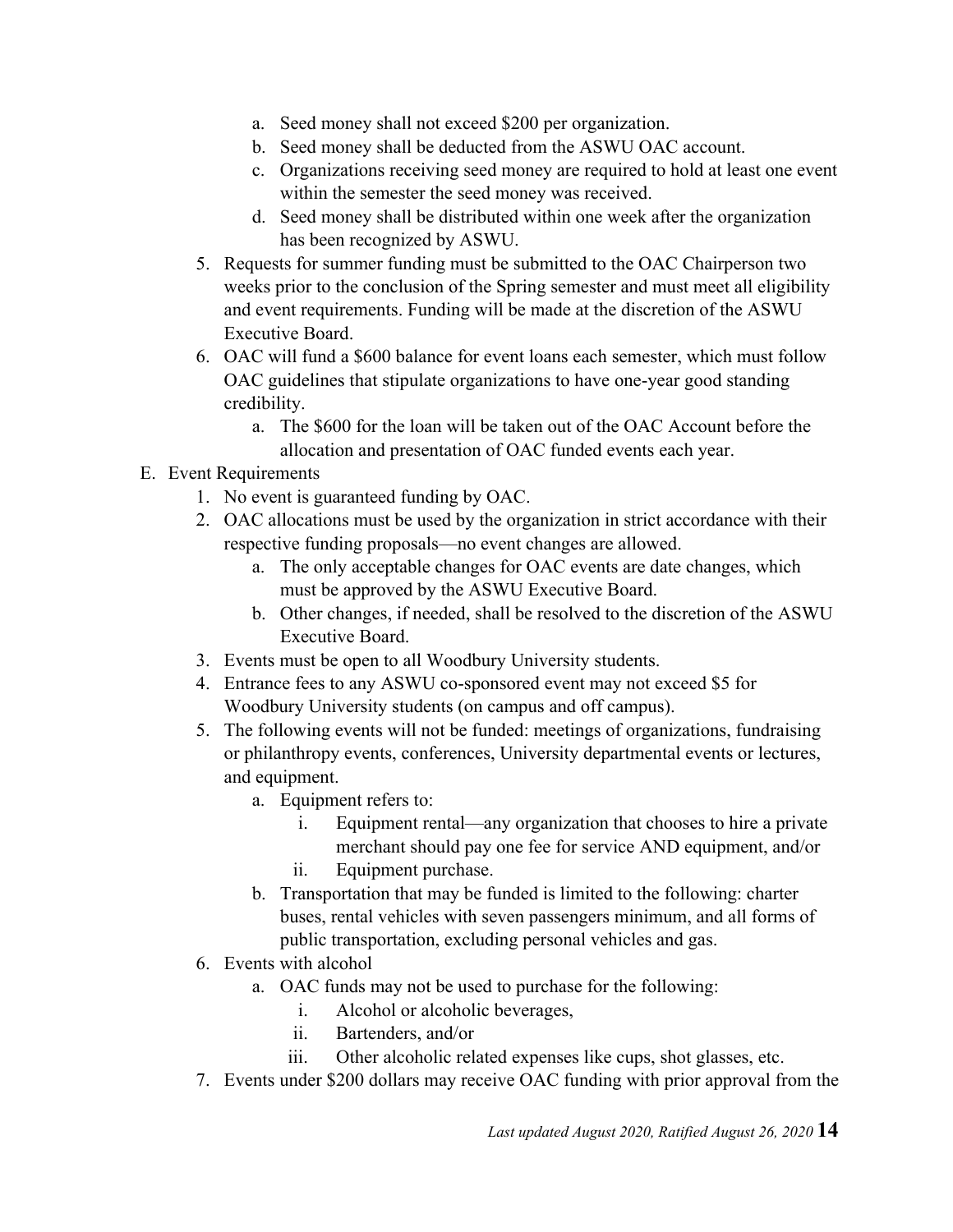Vice-President of Finance at least one day before school begins session for the semester.

- a. This is based on the availability of funds.
- b. If an organization requests fund before OAC they are required to attend OAC training and OAC following the funding. Failure to do this will result in the organization returning all funds given even if the event had already commenced and will not be eligible for OAC funding.
- 8. Events that have the potential to compete with another OAC event or a major Woodbury University event may not be funded, contingent upon rescheduling during the OAC Allocations Meeting.
- F. OAC Funding Procedures
	- 1. Round One
		- a. Organization representatives present Event Funding Request Forms to OAC in an agreed upon order.
		- b. Each event and its budget are open for discussion.
		- c. A tentative amount is decided upon by majority vote.
	- 2. Round Two
		- a. If the total amount allocated in Round One exceeds available funds, organizations will be asked to voluntarily decrease the amounts they have been given.
	- 3. Round Three
		- a. If the total amount still exceeds available funds, events may be subject to further reductions at the discretion of the ASWU Executive Board.
			- i. The ASWU Executive Board will take the total of the leftover money, and divide it evenly amongst the organizations.
				- a. For example, Organization A uses \$200 instead of \$600, and Organization B uses \$1200 and Organization C uses \$1200. Both Organizations B and C will each get 50% of the \$400, resulting in \$800 as both organizations' total budgets.
	- 4. Once the budget has been balanced, a vote of acceptance from each organization is required to finalize the amount (majority vote wins). No appeals may be made after the vote of acceptance has been achieved.
	- 5. Upon funding from the OAC, the funded amount shall be credited to the respective organization's account in the Business Office within five working days by the OAC Chairperson.
		- a. It is the organization's responsibility to check on the funds transaction and the organization's balance with the Business Office.
- G. Reconciliation
	- 1. Reconciliation Packets must include all of the following for completion:
		- a. A reconciliation worksheet with the Financial Officer and President's signatures,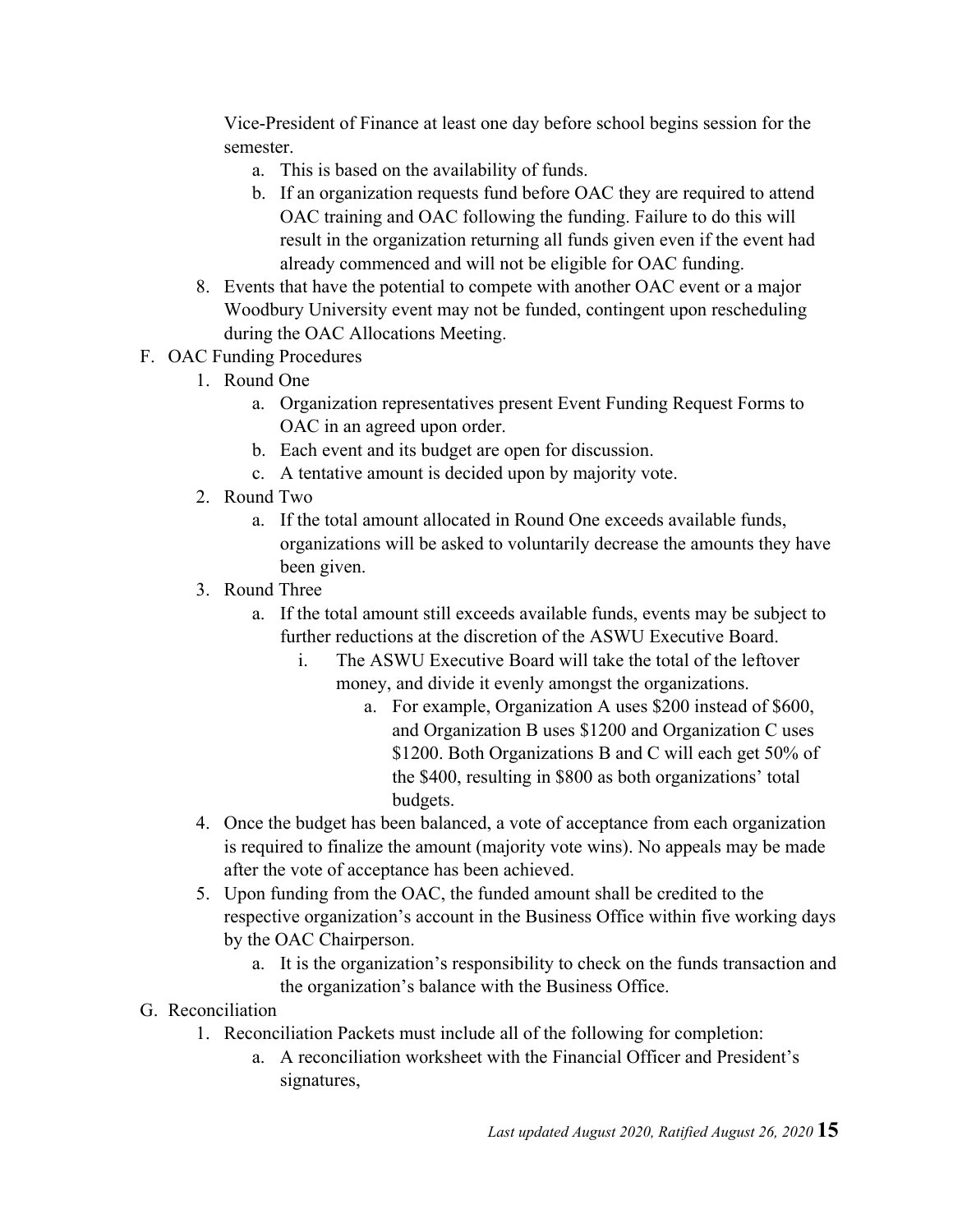- b. Copies of all receipts and an itemized list of expenditures,
- c. An event evaluation form,
- d. A copy of the transfer form for unused funds back to the ASWU-OAC account, if any exists,
- e. At least five pictures of the event, only one hard copy or digital format is required (send digital format to ASWU@Woodbury.edu),
- f. Copy of flyer for event with "Co-Sponsored by ASWU" on it, at the following sizes
	- i. 24" by 36" flyer with a "co-sponsor by ASWU" size of 6" by 3"
	- ii. 11" by 17" flyer with a "co-sponsor by ASWU" size of 4" by 2"
	- iii.  $8.5$ " by 11" flyer with a "co-sponsor by ASWU" size of 3" by 1.5"
	- iv. 5" by 7" flyer with a "co-sponsor by ASWU" size of 2" by 1"
- g. Sign-in sheet if event had less than 30 people in attendance, and
- h. A list of members currently in the organization who helped with the event.

#### H. Penalties

- 1. If any organization misses or does not attend OAC Training Meetings, the organization will be assessed a 25% penalty for each meeting.
- 2. Reconciliation Packets missing any items or submitted after the ten-day deadline, but before the end of the semester, will result in a \$25 fee per packet with an increment of \$25 per violation.
	- a. For example, two violations would be a total of \$75 (first fee: \$25, second fee: \$50).
	- b. A maximum of four violations (\$250 fee total) can be reached before OAC funding and eligibility is put on hold.
	- c. Penalty money must be transferred within 30 days from receipt of ASWU notice.
- 3. Events not reconciled by the end of the funded semester will deem the organization ineligible for funding the following semester. Once the previously funded amount is returned to ASWU, the organization may return to good standing and is permitted to request funding the following semester with additional penalization.
- 4. Incorrect or falsified information given to OAC may incur future funding penalization or conduct action.
- 5. Improper publicity for ASWU sponsored events that do not include the "Co-Sponsored by ASWU" stamp at the specified size will be penalized \$25 per event.
- 6. Failure to submit a flyer two weeks prior to the event day for advertising through ASWU will be penalized \$25.
- 7. Any OAC funded event that is not held by the end of the semester for which it was allocated, will be assessed a 50% penalty of the allocated amount per event. For example, if your organization was allocated \$400 for an event and you did not have the event, then your organization owes ASWU a refund of \$600.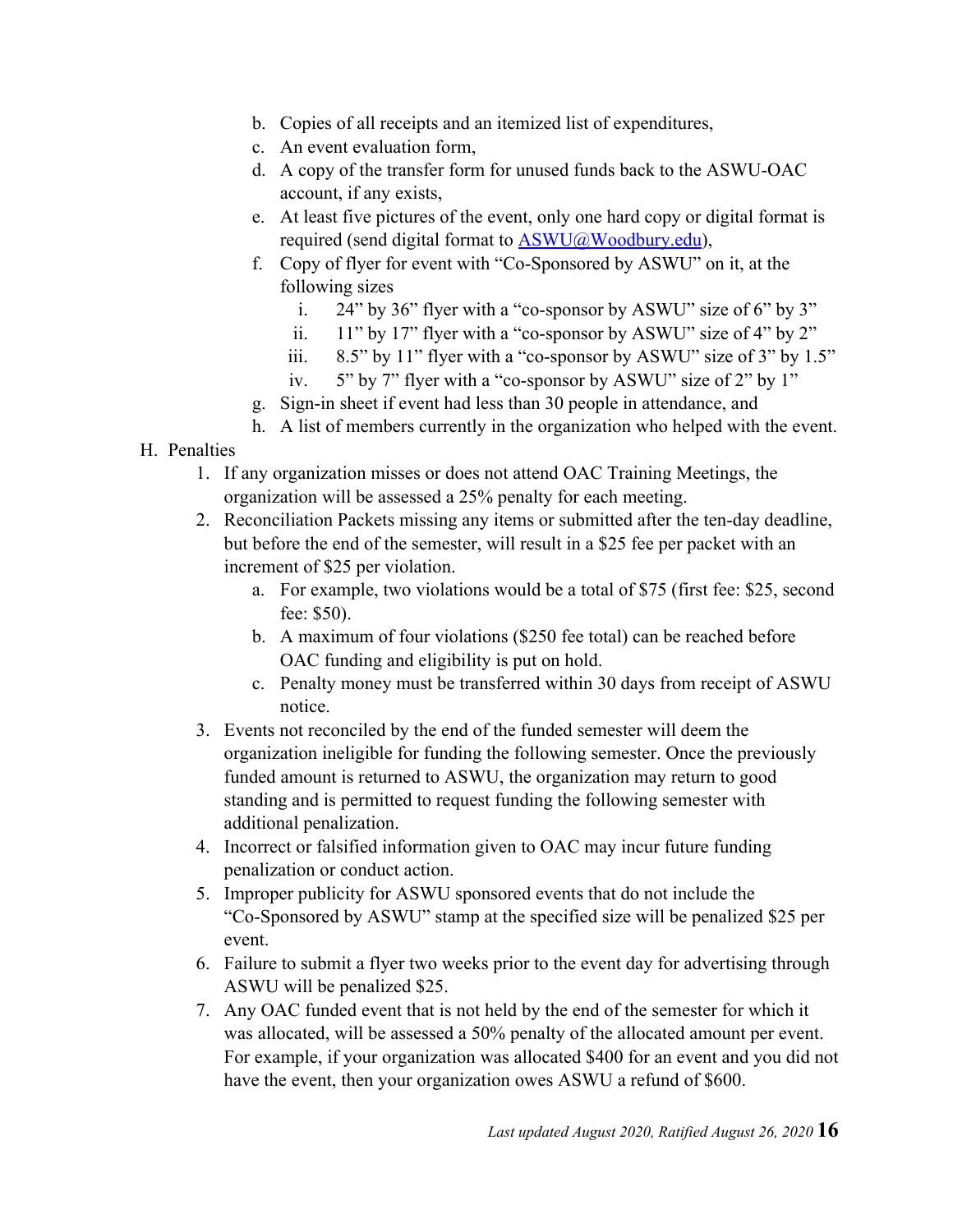- a. Penalization money must be transferred to ASWU before the OAC Training Meeting of the following semester and divided at Allocations.
- b. Penalization money shall be distributed amongst those organizations that are in good standing as indicated in the ASWU OAC Guidelines.
- 8. In case of unprecedented situations, the ASWU Vice-President of Finance may make a committee composed of two ASWU Assembly Members that will review the case and make a decision based on the situation.
- I. Publicity for Events
	- 1. Publicity for ASWU-sponsored events must include the "Co-Sponsored by ASWU" stamp at:
		- a. 24" by 36" flyer with a "co-sponsor by ASWU" size of 6" by 3"
		- b. 11" by 17" flyer with a "co-sponsor by ASWU" size of 4" by 2"
		- c. 8.5" by 11" flyer with a "co-sponsor by ASWU" size of 3" by 1.5"
		- d. 5" by 7" flyer with a "co-sponsor by ASWU" size of 2" by 1"
	- 2. All events must be publicized to the entire Woodbury University community, including but not limited to all academic majors and organizations.
	- 3. All publicity for ASWU-sponsored events must be posted two weeks prior to the event date. If the event is not promoted two weeks before the event date, it will result in a \$25 fine.
	- 4. All publicity must abide by the posting policies of Woodbury University.

### **Article IV:Courtesy Policy**

- A. The courtesy policy within OAC is as followings:
	- 1. No one organization can request a majority of funds (example: one organization requesting \$1,400 when the average is \$200).
		- a. If an organization has requested majority funds compared to others, they shall be first in cutting funds on the Allocation Rounds.
	- 2. Event Priority
		- a. Large events requesting \$500 or more will not be funded by ASWU if they fall on the same date.
			- i. Funding will be contingent upon the changing of dates by events, so they do not conflict.
			- ii. Large and similar events should be at least two days apart.
			- iii. Funds from an allocated event held may be used for a similar event sponsored by the same organization with the approval of the ASWU Executive Board.
		- b. Similar events held by separate organizations must be distinguished in the Student Organization Activity Form.
			- i. If the event can't be distinguished, then they should be cosponsored by the organizations hosting them.
			- ii. If the organizations cannot agree to co-sponsor, the organizations that have historically held the event should be ceded to by the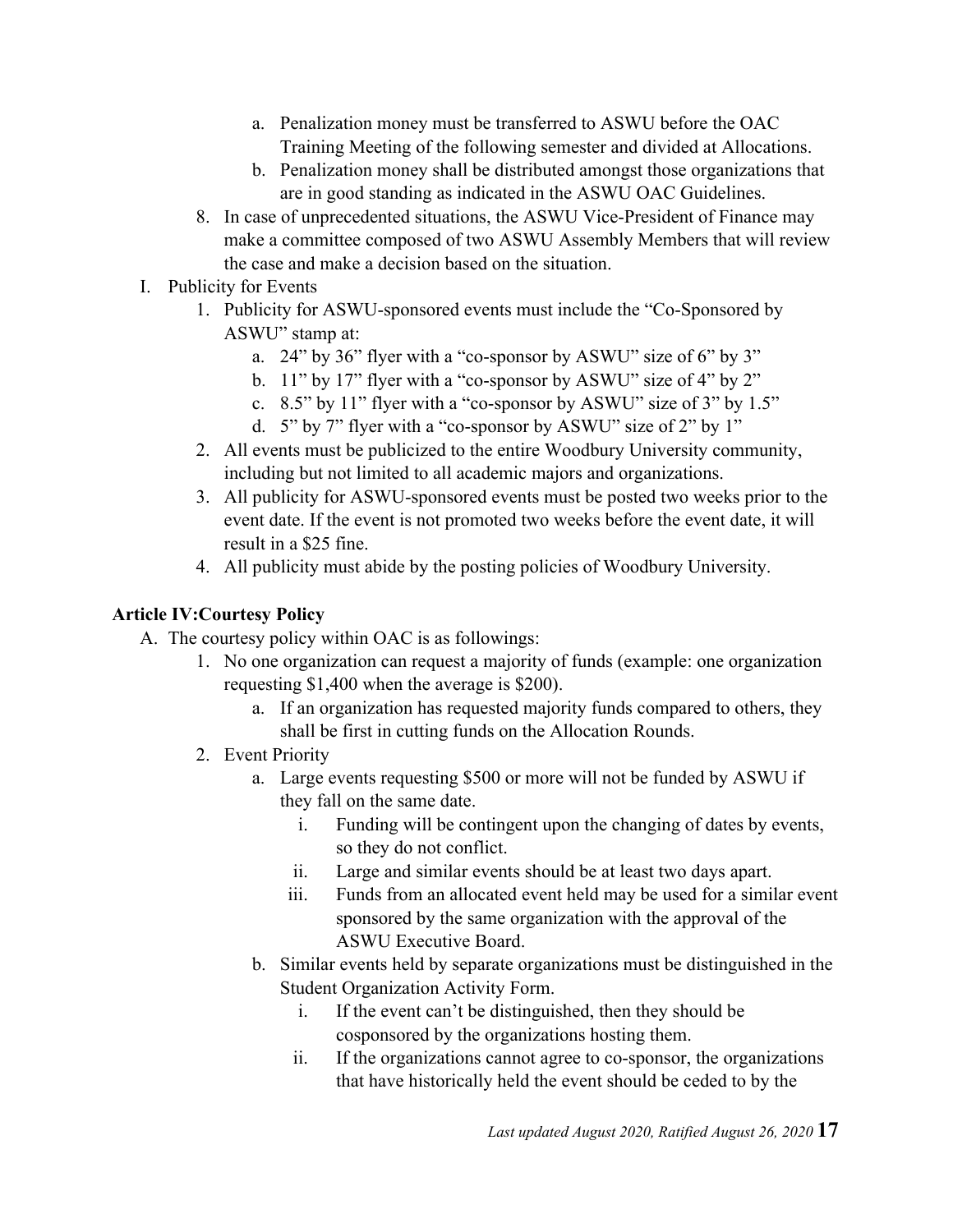other organization.

- c. 50% of funded events must be on campus.
- d. If an event has historically shown to be unsuccessful (based on Event Reconciliation Packets), it will not be granted OAC funding. This decision can be made by the chair or co-chair of OAC.
- 3. Sign Up Sheets for Ticketed Events
	- a. Sign in sheets are required for all events with less than 30 people in attendance to record the total attendance of the event.
	- b. Events exceeding \$300 and require tickets must have tickets sales in the Quad area during lunchtime, between 12PM and 1PM and dinner time, between 5:30PM and 6:30PM on the same day for a minimum of two days unless ticket sales have already been fulfilled.
	- c. Pre ticket sales are not allowed.
	- d. Organization members may use a maximum of 50% of spaces/tickets available.
		- i. The other 50% must be funded by the organization's own funds.
		- ii. For big-ticket events (e.g. theme parks), a suggested fee of \$10 should be collected at sign ups and \$5 dollars will be refunded to attendees on the day of the event.
		- iii. If the students do not attend, the organization may keep the \$10 (not to exceed the organization's event contribution percentage).
		- iv. Receipts must be provided once the money is received from a student.
- 4. Liability
	- a. DJ's cannot be paid in cash. They must issue an invoice and agreement for their fair service and the organization will cut a check through the university business office. The organization must work with Woodbury University accounts payable to acquire all the necessary forms for the university to cut a check.
		- i. Organizations need to look at DJ's average rate (three quotes minimum), and DJ rate must include equipment with service.
	- b. An organization will not be funded for the service provided by any of its members with allocated funds.
	- c. All organizations must organize their own events there can be no outsourcing of event planning.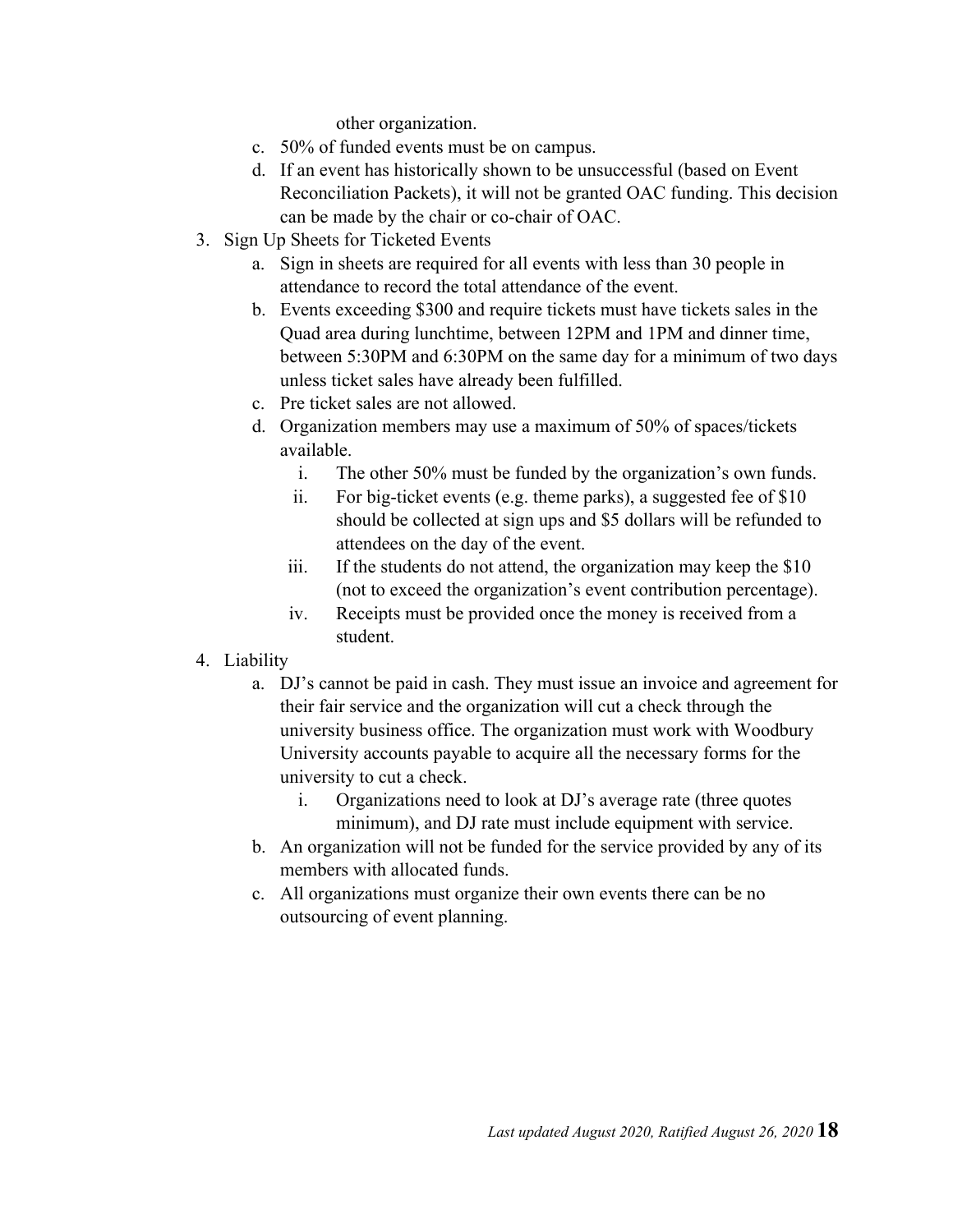#### **Article V: Greek Life Funds**

- A. Associated Students of Woodbury University will provide \$25.00 to Greek Life Association for every active member in the Greek Community before the start of each semester. This will money will NOT be redundant in the event of a disaffiliation or any other event (example: limited status, early alum status, etc) in which as member of a Greek Organization is no longer affiliated with their respective organization.
	- 1. Each chapter president is required to fill out and return the Greek Life Association Active Member Application to the Greek Life Association President one week after the end of each semester in order to receive the funding for the following semester. This is to ensure the proper evaluation of each Greek Organization by both GLA and ASWU Executive Board Presidents.
	- 2. It is also the responsibility of each individual active member to fill out the GPA Verification From and the Enrollment Verification Form sent from the advisor of Greek Life Association within the given deadline. This is necessary to determine the eligibility of each active member in order for Associated Students of Woodbury University to provide funding to Greek Life Association.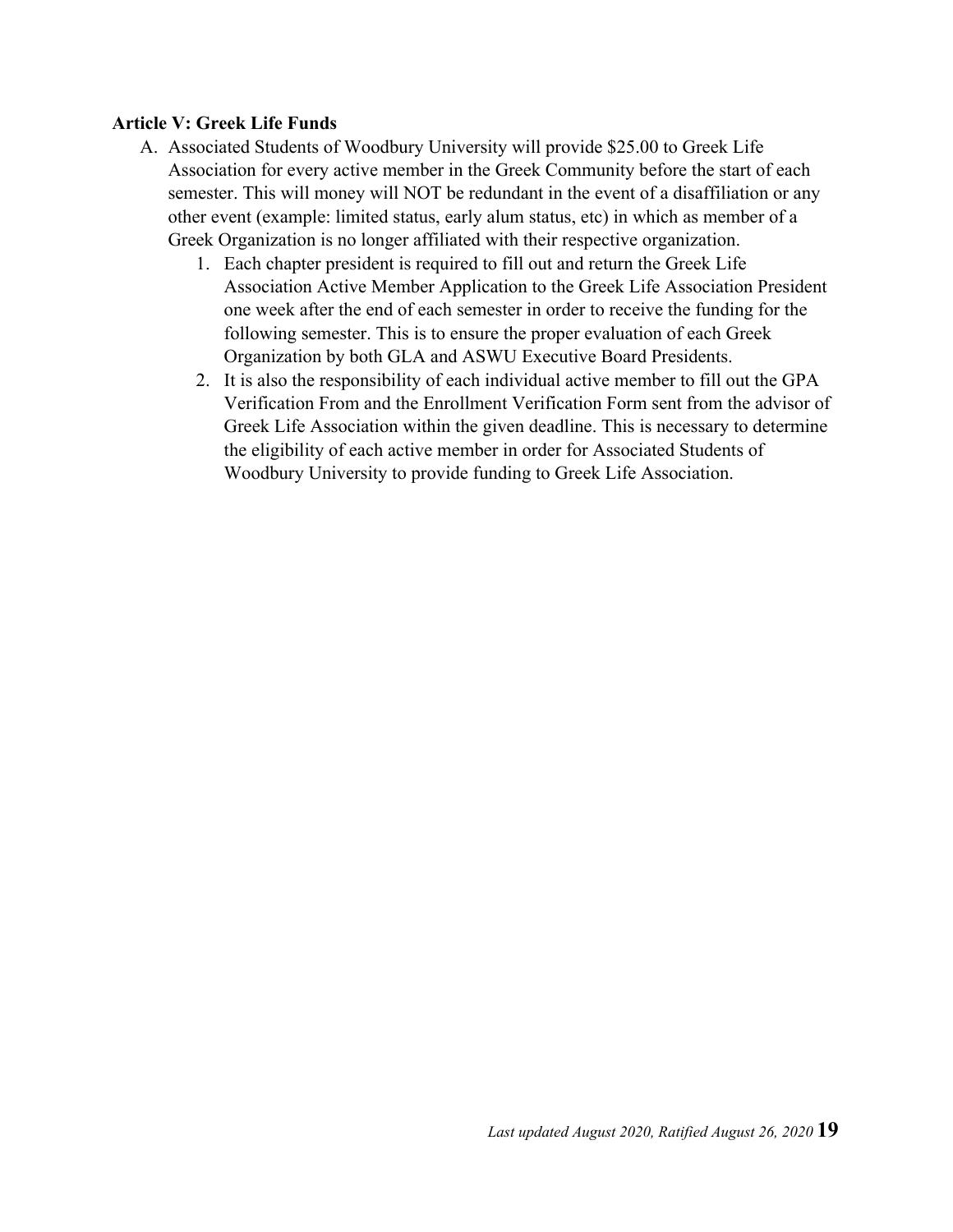

# **Associated Students of Woodbury University Campus Activities Board Constitution**

*The Associated Students of Woodbury University Campus Activities Board (ASWUCAB) declares and affirms this set of guidelines for the purpose of establishing its position as being responsible for Campus Activities for the student body and campus community of Woodbury University.*

#### **Article I: Name and Location**

- A. The name of this organization shall be the Associated Students of Woodbury University Campus Activities Board, and may be referred to as the Campus Activities Board or CAB.
- B. The principal place for the transactions of business for this organization shall be Woodbury University, 7500 Glenoaks Boulevard, Burbank, California 91510, USA.

## **Article II: Purpose**

A. The Campus Activities Board strives to create an out-of-classroom learning experience by providing a variety of cultural, educational, social, and recreational events that meet the needs and interests of the Woodbury Community. In all its processes, it encourages its members to define and enhance their own personal leadership styles, develop individual and group effectiveness, contribute to and benefit the campus community as a whole.

These Campus Activities should remain consistent with the objectives and mission of the Associated Students of Woodbury University, hereby referred to as ASWU, the Office of Student Affairs and Woodbury University.

- B. The objectives of the Campus Activities Board shall be:
	- a. To sponsor and provide a variety of high quality cultural, educational, social, and recreational Campus Activities for the Woodbury campus and contribute to the enjoyment and purposefulness for members of the Woodbury community.
	- b. To maintain financial stability in order to provide a variety of Campus Activities for the Woodbury campus community.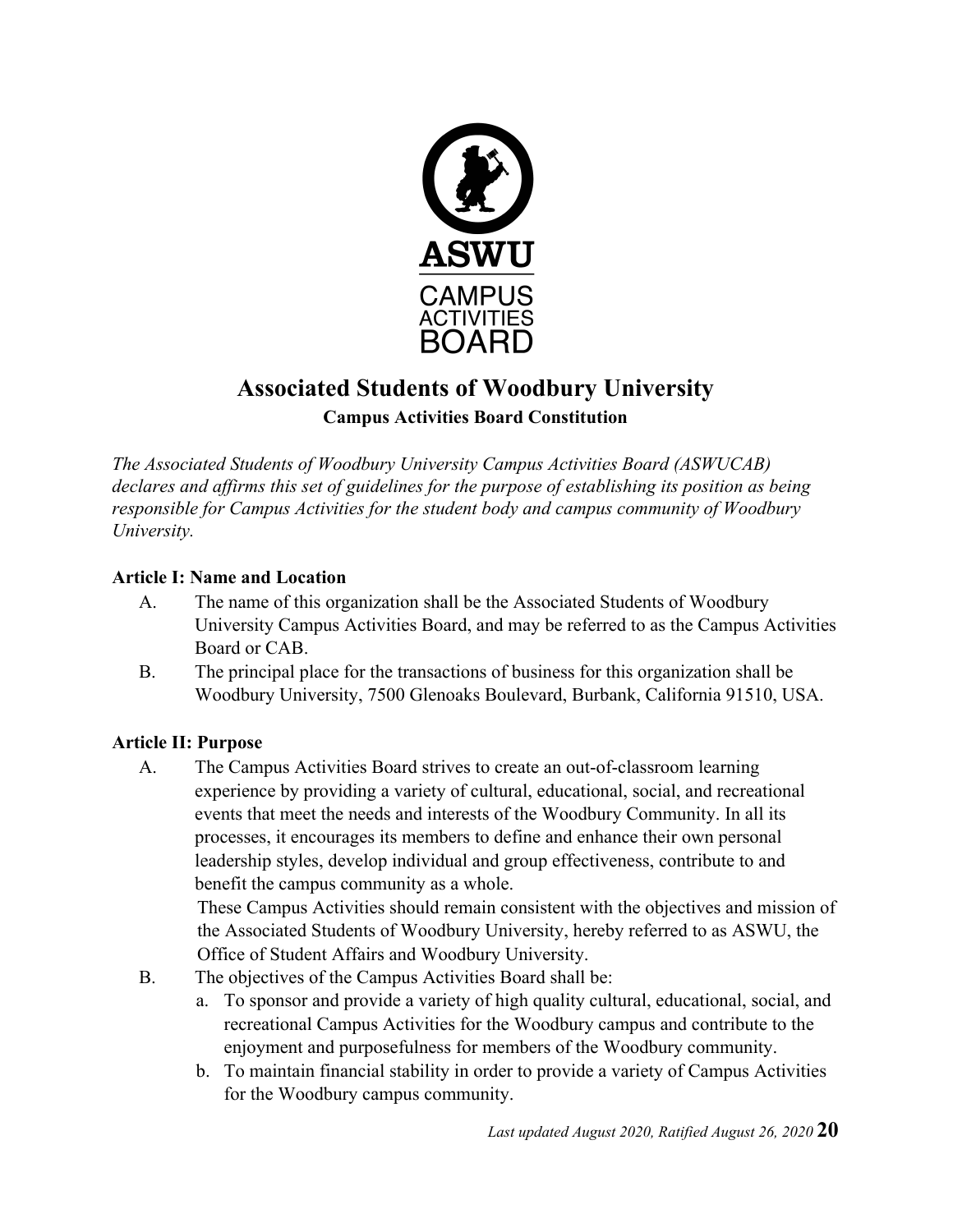- c. To encourage campus-wide participation for Campus Activities.
- d. To promote, through its Campus Activities, interest in Woodbury University, and to collaborate with various Woodbury campus departments and student organizations.
- e. To provide opportunities for Campus Activities Board members to gain experience and exposure to leadership, responsibility, Campus Activities planning and implementation.
- f. To uphold the ethics and standards of the National Association of Campus Activities (NACA), and all professional organizations to which the Campus Activities Board and Woodbury University belongs.
- g. To proudly represent Woodbury University at all meetings, workshops, and conferences in student activities and Campus Activities.

#### **Article III: Membership and Structure**

- A. Membership and participation in the activities of the Campus Activities Board may not be limited on the basis of gender, age, disability, race, religion, sexual orientation, citizenship or national origin.
- B. Membership in the Campus Activities Board is limited to the application and selection to the Campus Activities Board by the Office of Student Affairs with the exception outlined in Article X.
- C. Active membership in the Campus Activities Board is defined as those selected students who consistently attend Campus Activities Board meetings and actively contribute to and participates in Campus Activities Board activities.
- D. The Campus Activities Board shall ideally consist of ten members, including the Chair. The Chair must be active in ASWU and elected during the ASWU elections in the end of the Spring semester, and will be selected by the current student body prior to the selection of the other members.

#### **Article IV: Finances**

- A. Campus Activities Board members shall each receive a stipend of \$750 per semester provided by Campus Activities Board.The Chair of the Campus Activities Board shall receive \$900 per semester provided by the ASWU E-Board stipend. If there is no Chair of the Campus Activities Board, then each selected member shall receive a stipend of \$750 per semester.
- B. Campus Activities Board interns, if chosen, will receive a \$150 Visa Gift Card for their services.
- C. The Campus Activities Board shall be appropriated 47.5 percent of the ASWU Fee charged to Woodbury University students as specified in the ASWU Fee Structure, and remains the primary source of funding for the Campus Activities Board.
- D. Each member of the Campus Activities Board shall manage his/her own Campus Activities budget, subject to the approval of the Campus Activities Board Advisor.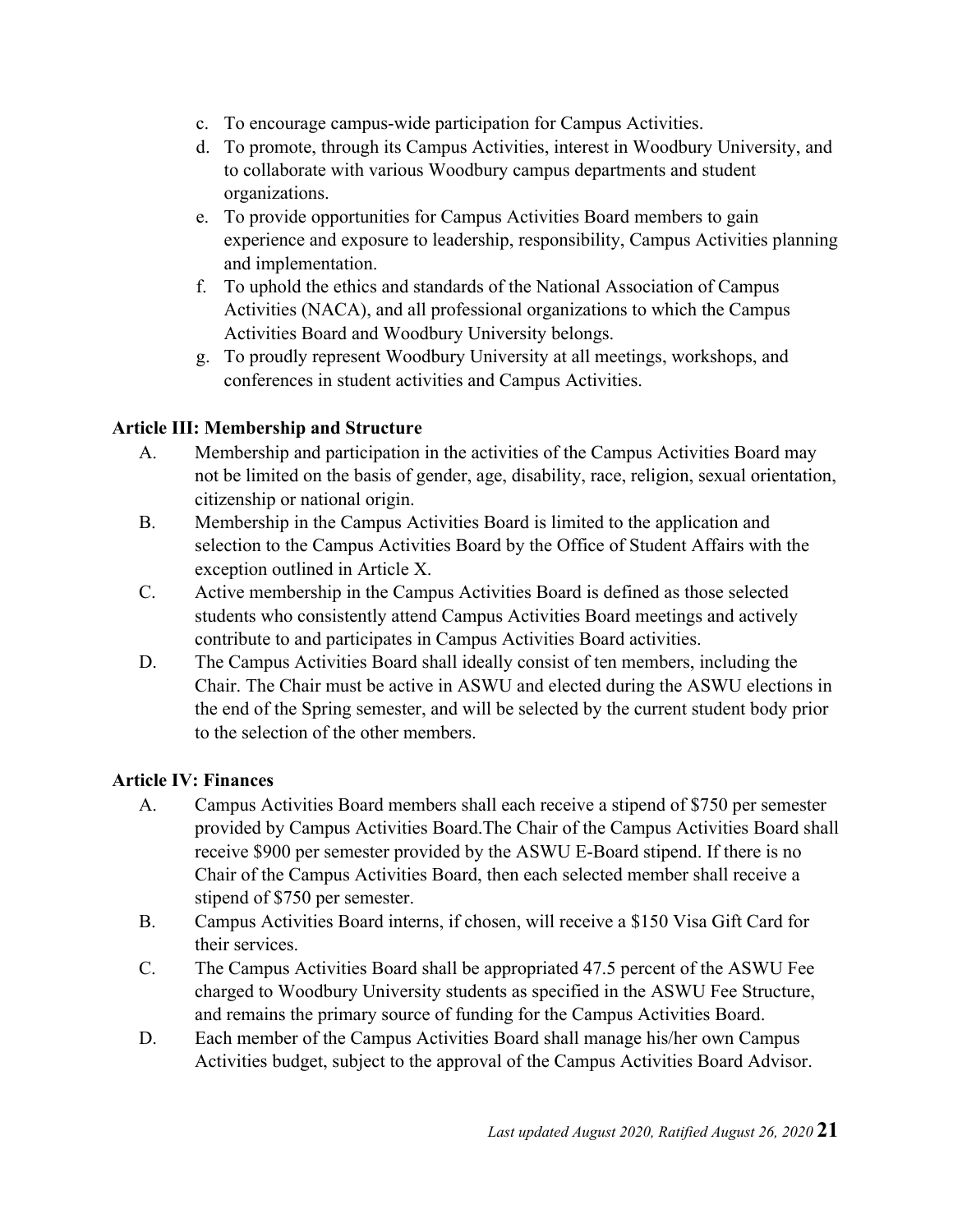#### **Article V: Duties of the Campus Activities Board**

- A. Provide a high variety of quality Campus Activities for the Woodbury campus community.
- B. Assess the Campus Activities interests and needs of the Woodbury student population.
- C. Attend local music festivals such as Eagle Rock Music Festival and Make Music Pasadena to meet new potential vendors and performers.
- D. Initiate contact with agents, vendors and performers.
- E. Negotiate performance fees and contracts.
- F. Maintain accurate budget records for individual Campus Activities.
- G. Collaborate with various campus departments and student organizations.
- H. Be a contributing team member of the Campus Activities Board.
	- a. Support and encourage other members of the Campus Activities Board.
	- b. Assist Campus Activities Board members in publicizing events.
	- c. Demonstrate support by attending Campus Activities Board events and Campus Activities.
- I. Attend weekly Campus Activities Board meetings and other meetings as necessary.
- J. The Chair of Campus Activities Board must attend weekly ASWU Board and General Meetings.
- K. Attend mandatory training sessions as designated by the Campus Activities Board Advisor.
- L. Serve on University-wide committees as appropriate.
- M. The Chair of the Campus Activities Board shall be responsible for overseeing some of the training and serve as a peer mentor to the new Campus Activities Board members.

#### **Article VI: Duties of the Campus Activities Board Advisor**

- A. The role of the Campus Activities Board Advisor shall be assumed by the Coordinator of Student Life of the Office of Student Affairs, or a member of the Office of Student Affairs staff appointed by the Dean of Students. The Campus Activities Board Advisor may delegate responsibilities to other professional staff members in the Office of Student Affairs as appropriate.
- B. The responsibilities of the Advisor include:
	- 1. Serve as a mentor to the Campus Activities Board, providing direction regarding the purpose and goals of the organization.
	- 2. Ensure that the Campus Activities Board operates within the legal and ethical guidelines of Woodbury University and professional organizations.
	- 3. Coordinate the training of Campus Activities Board members and maintain group continuity.
	- 4. Support the participation and development of members.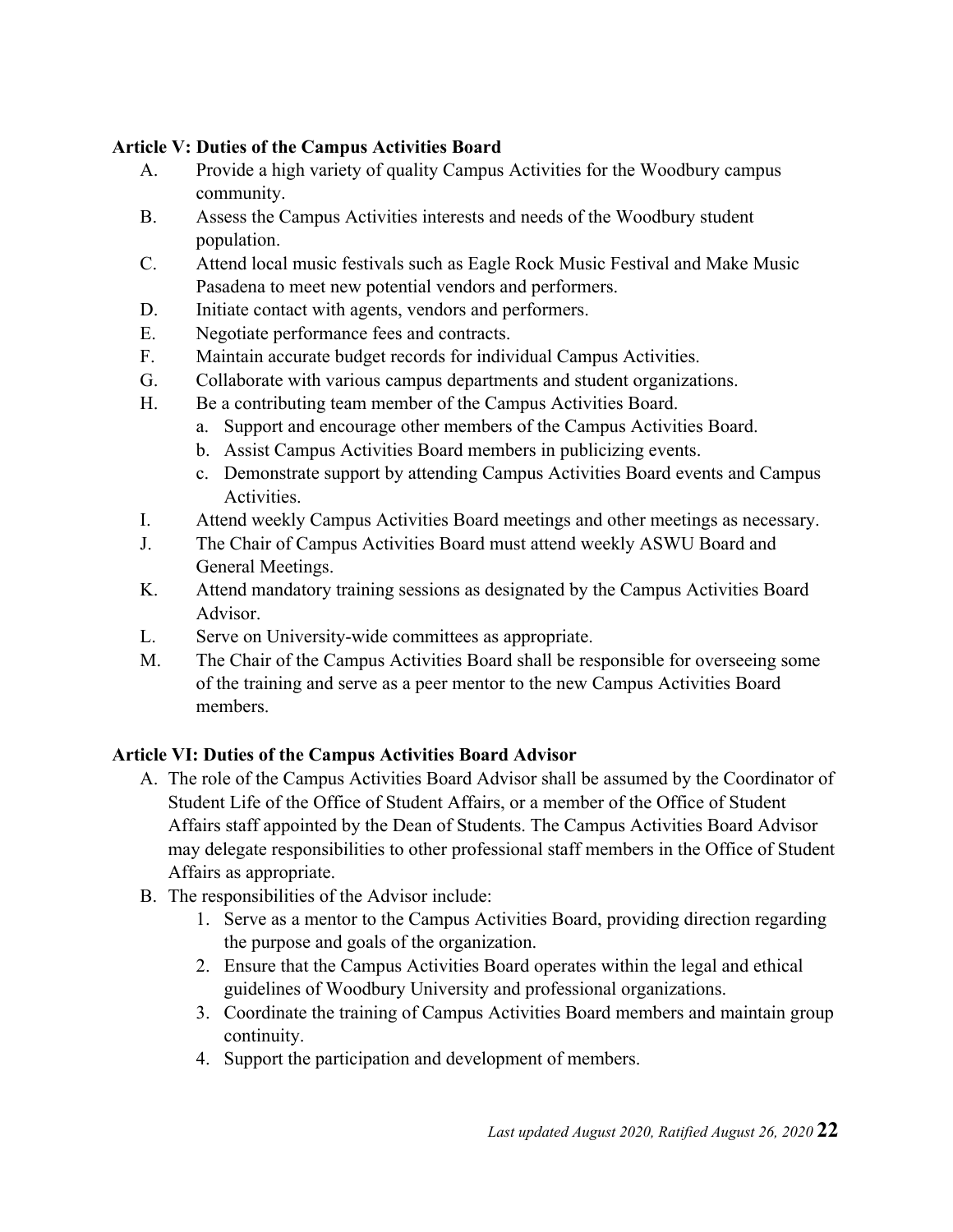- 5. Remain aware of, and evaluate the goals and objectives of the Campus Activities Board, promoting progress within the organization.
- 6. Conduct meetings and meet with individual members of the Campus Activities Board as appropriate.
- 7. Remain well informed of plans and activities.

### **Article VII: Selection of the Campus Activities Board**

- A. The Campus Activities Board Advisor shall assume the role of Chairperson of the Campus Activities Board selection committee consisting of staff members of the Office of Student Affairs with the exception of the situation outlined in Article X.
- B. Applications for the Campus Activities Board shall be made available to all Woodbury University students no later than six weeks prior to the end of the academic year in the Spring semester.
- C. Members selected to the Campus Activities Board shall serve a one-year term, taking office on the first day of July and completing their term on the last day of April the following year, after a new Campus Activities Board has been selected.
- D. The Chair of the Campus Activities Board shall be selected prior to the selection of the other members of the Campus Activities Board by the members of the current Board and the Campus Activities Board Advisor or staff designee.

### **Article VIII: Position Agreements**

- A. Campus Activities Board members shall be enrolled and attend classes at Woodbury University with a minimum of 12 units.
- B. Campus Activities Board members shall be expected to be an effective academic role model, in particular to maintain a cumulative GPA of 2.5 of higher.
- C. Campus Activities Board members whose cumulative GPA falls below the expected 2.5 shall be expected to meet with the Campus Activities Board Advisor to develop an action plan to better balance academic and cocurricular responsibilities.
- D. Campus Activities Board members, with the understanding that because of the emphasis placed on academic excellence, grant the Office of Student Affairs the right to view each member's semester and cumulative GPA.
- E. Campus Activities Board members shall be expected to exercise effective personal time management when assuming any employment and leadership positions in other campus organizations beyond the Campus Activities Board.

## **Article IX: Use of the Campus Activities Board Office**

- A. Each Campus Activities Board member shall receive a copy of the keys to obtain access to the ASWU Campus Activities Board Office and storage for the period ending April 2017.
- B. Campus Activities Board members shall not make copies of the key(s).
- C. The key(s) shall not be lent to anyone, regardless of affiliation with Woodbury University.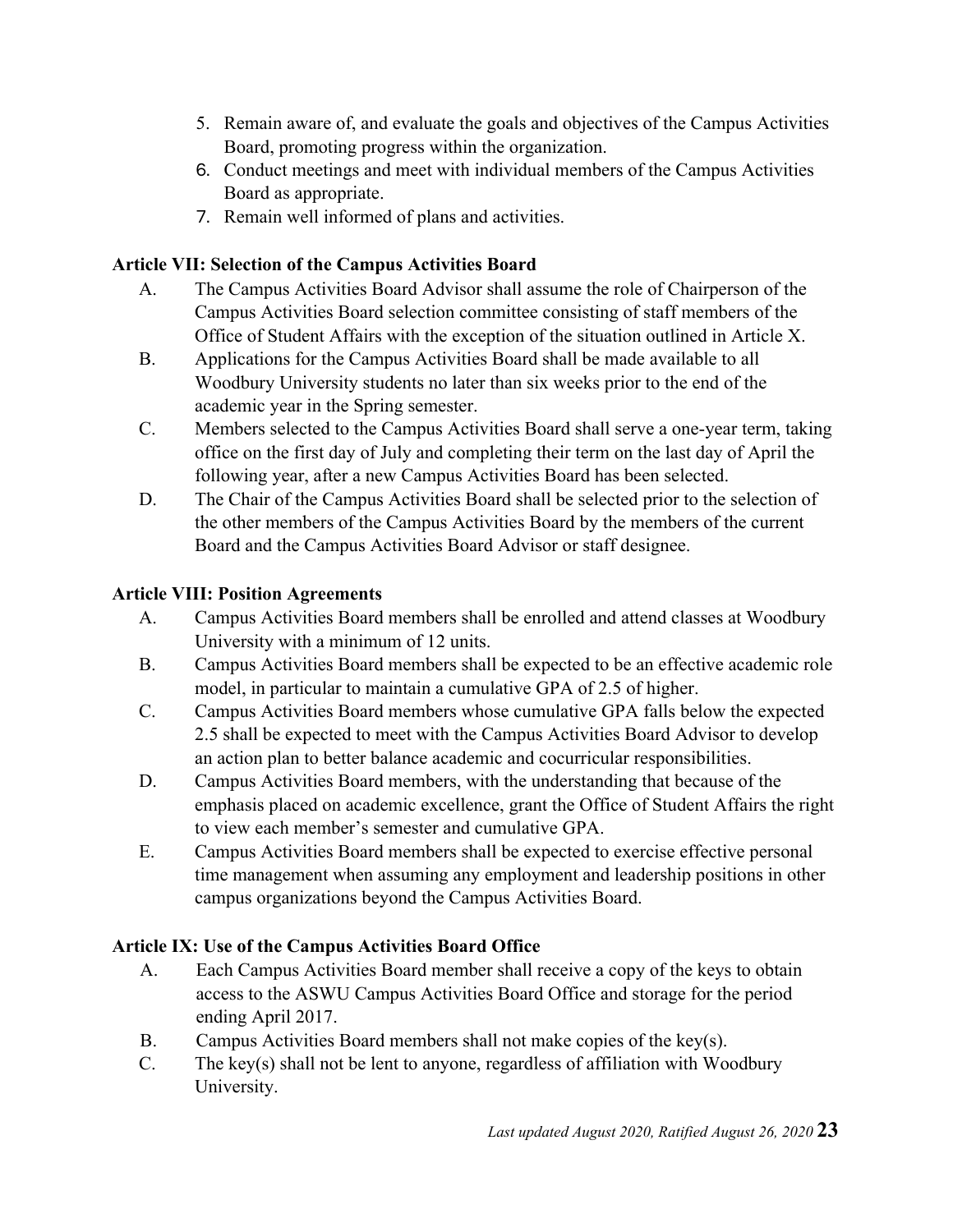- D. The Campus Activities Board Office shall be used primarily for Campus Activities Board activities and shall take precedence over personal use. Office supplies used shall be limited to the functions and operations of Campus Activities Board activities only.
- E. The Campus Activities Board Advisor shall be informed immediately if the key(s) are lost to ensure that proper security precautions are taken.
- F. In the event of termination of resignation from the Campus Activities Board, withdrawal from Woodbury University, or any actions that would compromise the security of the Campus Activities Board Office and its contents, the key(s) will be returned to the Office of Student Affairs immediately. Failure to do so will authorize the Office of Student Affairs to assess a \$100.00 fine.

### **Article X: Dismissals, Resignations and Vacancies**

- A. Dismissal
	- 1. The failure of a Campus Activities Board member to fulfill his/her duties may result in the terminations of his/her membership in the Campus Activities Board. Evaluations, written or verbal, may be used to determine performance.
	- 2. Any two members of the Campus Activities Board may bring to the attention of the Campus Activities Board Advisor, in writing, the need for review for dismissal of a member of the Campus Activities Board.
	- 3. The Campus Activities Board Advisor shall request a meeting with the individual(s) concerned for review.
	- 4. The individual(s) concerned shall be allowed two weeks to respond to the grievance filed.
	- 5. The dismissal of the individual(s) concerned shall be determined by a majority vote of all members of the Campus Activities Board and the Campus Activities Board Advisor.
	- 6. Any Campus Activities Board member who is alleged to be in violation of Woodbury University policies will be referred to a designee for the Dean of Students in accordance with the University Code of Conduct. If the Campus Activities Board member is found in violation of University policies, that member's membership will be subject to review by the Campus Activities Board Advisor.
	- 7. Stipends previously credited to the individual student's account shall be prorated and debited as appropriate.
- B. Resignation
	- 1. Any member of the Campus Activities Board may resign by submitting a written resignation letter to the Campus Activities Board Advisor at least two weeks prior to the effective date of resignation, indication the reasons for resignation.
	- 2. It is expected that the individual(s) concerned would have schedule a meeting to speak with the Campus Activities Board Advisor at least two weeks prior to submitting a formal written resignation letter.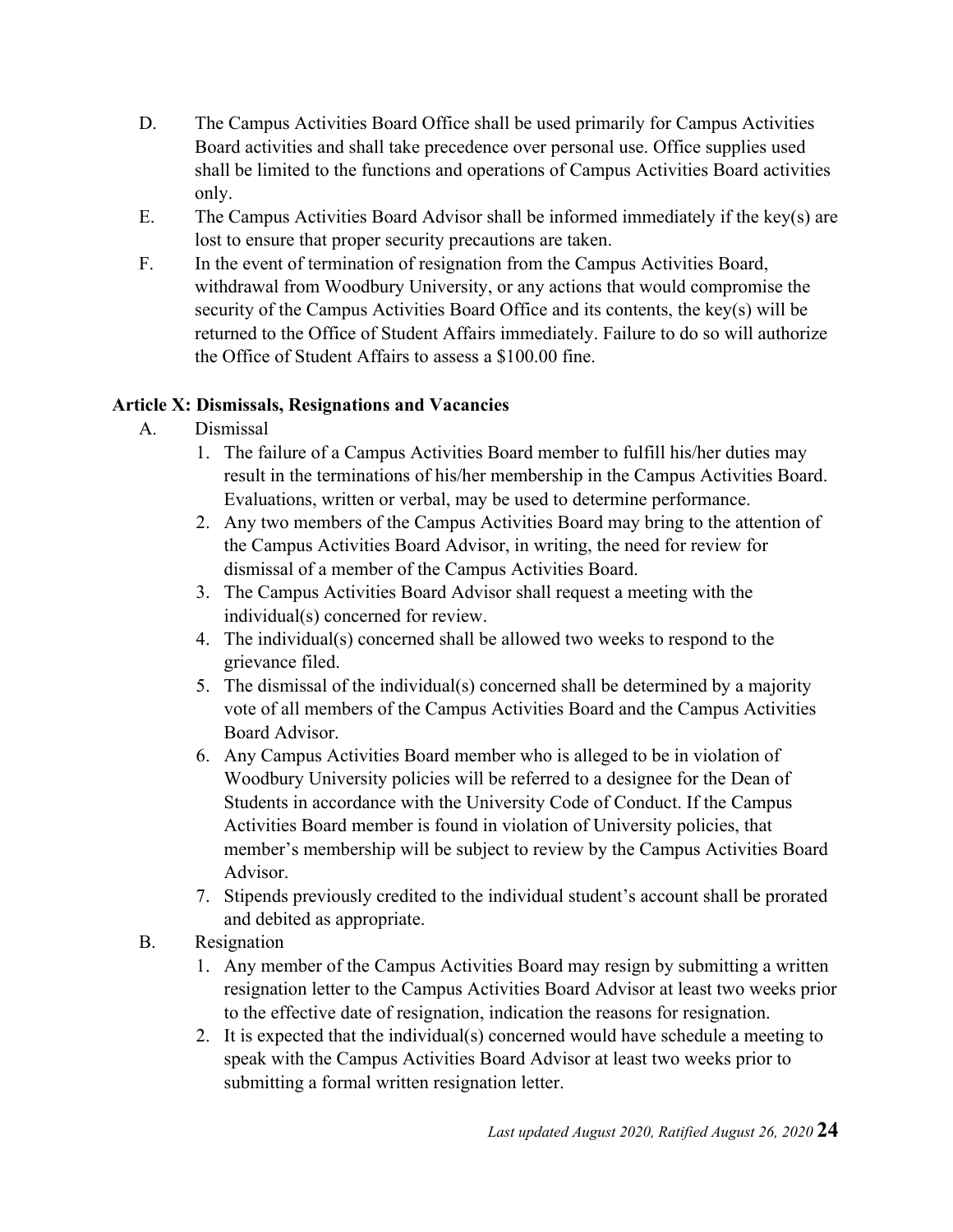- 3. The process to fill that position shall begin no later than one week after formal written notification of the resignation.
- 4. Stipends previously credited to the individual student's account shall be prorated and debited as appropriate.
- C. Vacancies
	- 1. At the meeting following notification of a vacancy, the Campus Activities Board members and the Campus Activities Board Advisor shall determine if the length of the remaining term of office warrants willing the position.
	- 2. If the Campus Activities Board and the Campus Activities Board Advisor shall serve as the selection committee to fill that position.
	- 3. Applications for the vacant position shall be made available to the student body no later than one week after the Campus Activities Board decision to fill the vacant position.
	- 4. Applications shall be due seven working days after they are made available.

#### **Article XI: Amendments and Ratification**

- A. Any member of the campus community has the right to propose amendments to the Campus Activities Board Guidelines.
- B. Amendments and Ratifications
	- 1. Proposed amendments and ratifications should have a minimum of at least one reading.
	- 2. Proposed amendments and ratifications may be approved by a simple majority of the Campus Activities Board members with the approval of the Campus Activities Board Advisor and/or Vice President of Student Affairs in consultation with the ASWU.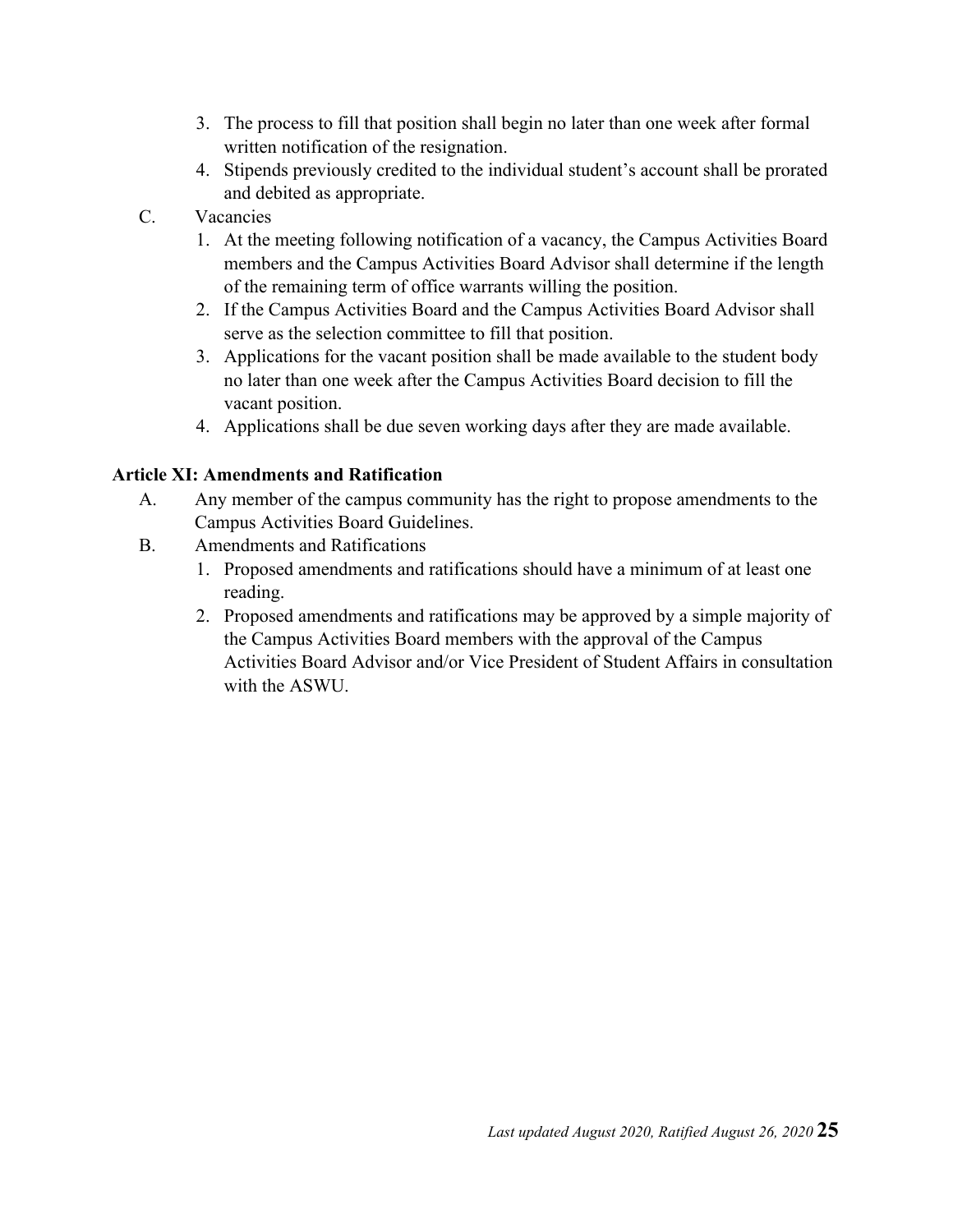

## **Associated Students of Woodbury University Student Bill of Rights**

#### **Article I: Purpose**

The Student Bill of Rights is a collection of important rules and regulations spanning the Student Handbook, Associate Students of Woodbury University Constitution ,By-Laws and Guidelines for Organization Allocation Committee. The purpose of the Student Bill of Rights is to inform students of their rights and responsibilities with regard to the standards of conduct for the Woodbury University community. These policies are a vital part of a student's college experience and serve as a resourceful instrument for any situation. In addition to providing a civic educational environment for intellectual pursuits, Woodbury University is concerned with developing socially responsible citizens, ensuring the welfare and freedom of all members of Woodbury University community, and protecting individual rights. The Student Bill of Rights will be signed by the Vice President of Student Affairs and the President of ASWU to ratify the Student Bill of Rights.

#### **Article II: Classroom Freedom**

- A. Protection of Freedom of Expression: Freedom of expression in the classroom is encouraged and protected. It is the responsibility of the classroom instructor to facilitate the orderly presentation of individual viewpoints as they pertain to the subject matter at hand and as time permits. It is especially important to allow the expression of views that may differ from those presented by the instructor or those professed by the majority of students. In the classroom and in conference, the instructor or those professed by the majority of students. In the classroom and in conference, the instructor is vested with the responsibility to promote not only the fact but also the spirit of free inquiry.
- B. Protection Against Improper Academic Evaluation: Students are responsible for maintaining standards for academic performance established for organizations in which they are apart of. At the same time, they should have protection against prejudiced or capricious academic evaluation. To provide this protection, the Associated Student of Woodbury University is empowered to review all cases of academic dispute that arise; request all information and witnesses necessary to render a decision; and have the final authority in all such cases.
- C. Protection Against Improper Disclosure: Information about student views, beliefs, and political associations which advisors acquire in the organization as instructors, advisors, and counselors should be considered confidential according to the guidelines laid out in the Family Educational Rights and Privacy Act (FERPA). Protection against improper disclosure is a serious professional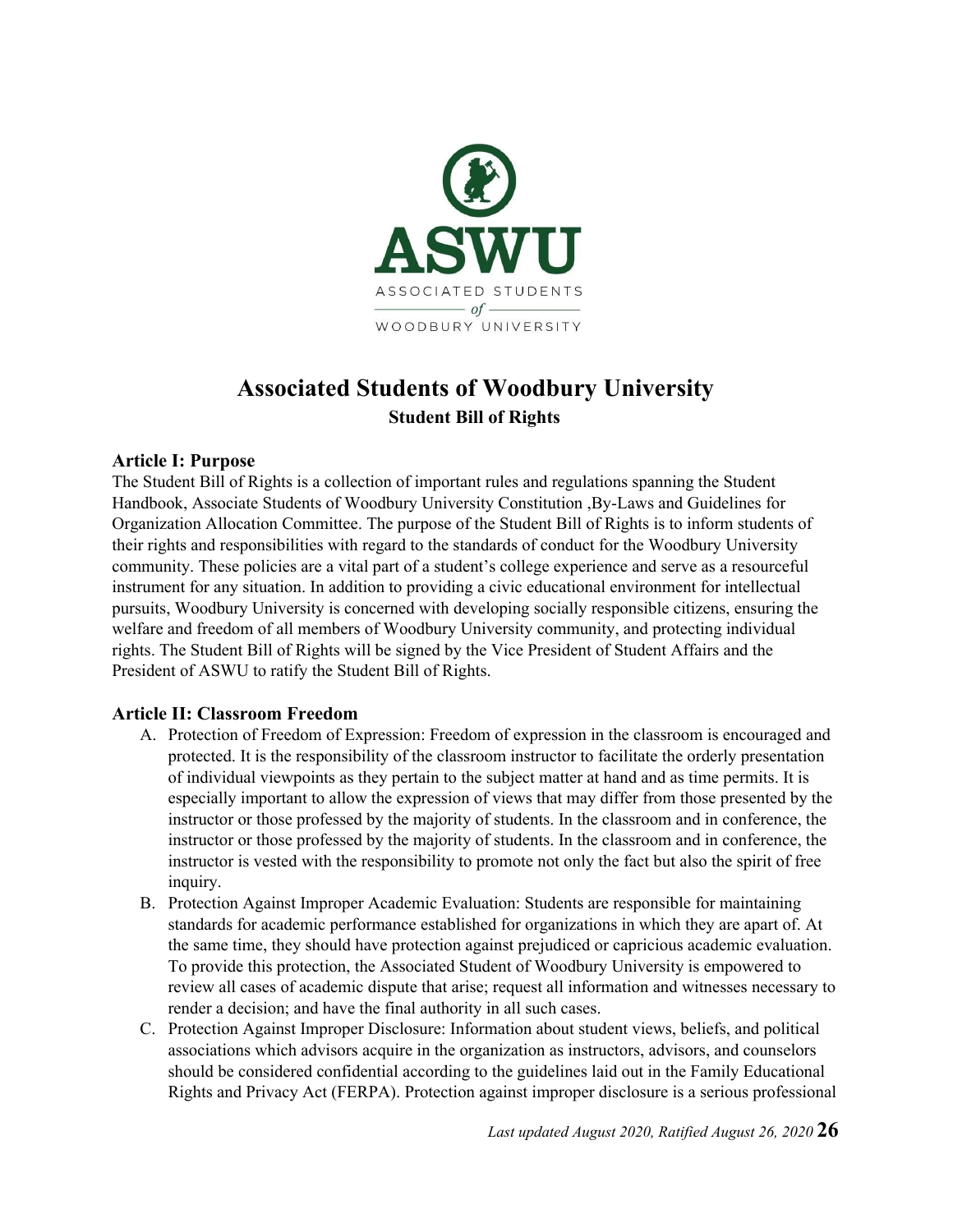obligation. Judgment of ability and character may be provided under appropriate circumstances, but only with the knowledge and consent of the student.

#### **Article III: Student Records**

- A. Maintenance of Records: To minimize the risk of improper disclosure of organizations records, all academic, disciplinary, and other records shall be separated, except in rare cases, and the conditions of access to each shall be set forth in an explicit policy statement.
- B. Access to Student Records: Information from disciplinary or counseling files shall not be available to unauthorized person on campus, or to any person off campus without the express consent of the student involved except under legal compulsion or in the cases where the safety of persons or property is involved in following with FERPA.
- C. Excluded Records: No records shall be kept with reflect the political activities or beliefs of students unless such information is of vital interest in Conduct Hearing records per the University Code of Conduct.

#### **Article IV: Student Affairs**

- A. Freedom of Association: Organizations bring to the campus a variety of interests previously acquired and develop many new interests as members of the university community. They should be free to organize and join associations to promote their common interests.
	- 1. The membership, policies, and actions of a student organization will be determined by vote of only those students who hold university membership on the college or university community.
		- a. Affiliation with an extramural organization does not of itself disqualify a student organization from institutional recognition.
		- b. If campus advisors are required, each organization shall be free to choose its own advisor. Campus advisors may advise organizations in the exercise of responsibility, but they do not have authority to control the policy of such organization or the power to vote in organizations functions.
		- c. Campus organizations, including those affiliated with an extramural organization, shall be open to all students without respect to race, creed, or national origin, except for religious qualification which may be required by organizations whose aims are primarily sectarian.
		- d. No officially recognized campus organization shall be deprived of that recognition for reasons other than violations of the criteria set forth in the preceding five clauses, or criteria established by Student Government Association Statutes.
- B. Freedom of Inquiry and Expression:
	- 1. Students organizations shall be free to examine and to discuss all questions of interest to them, and to express opinions publicly and privately. They shall be free to support causes by orderly means, which do not disrupt the regular and essential operations of the University. At the same time, it must be made clear to the academic and the larger community that in their public expressions or demonstrations students or student organizations speak for themselves.
	- 2. Student organizations shall be allowed to invite and to hear any person of their own choosing. Those routine procedures required by the University before a guest speaker is invited to appear on campus shall be designated only to insure that there is orderly scheduling of facilities and adequate preparation for the event, and that the occasion is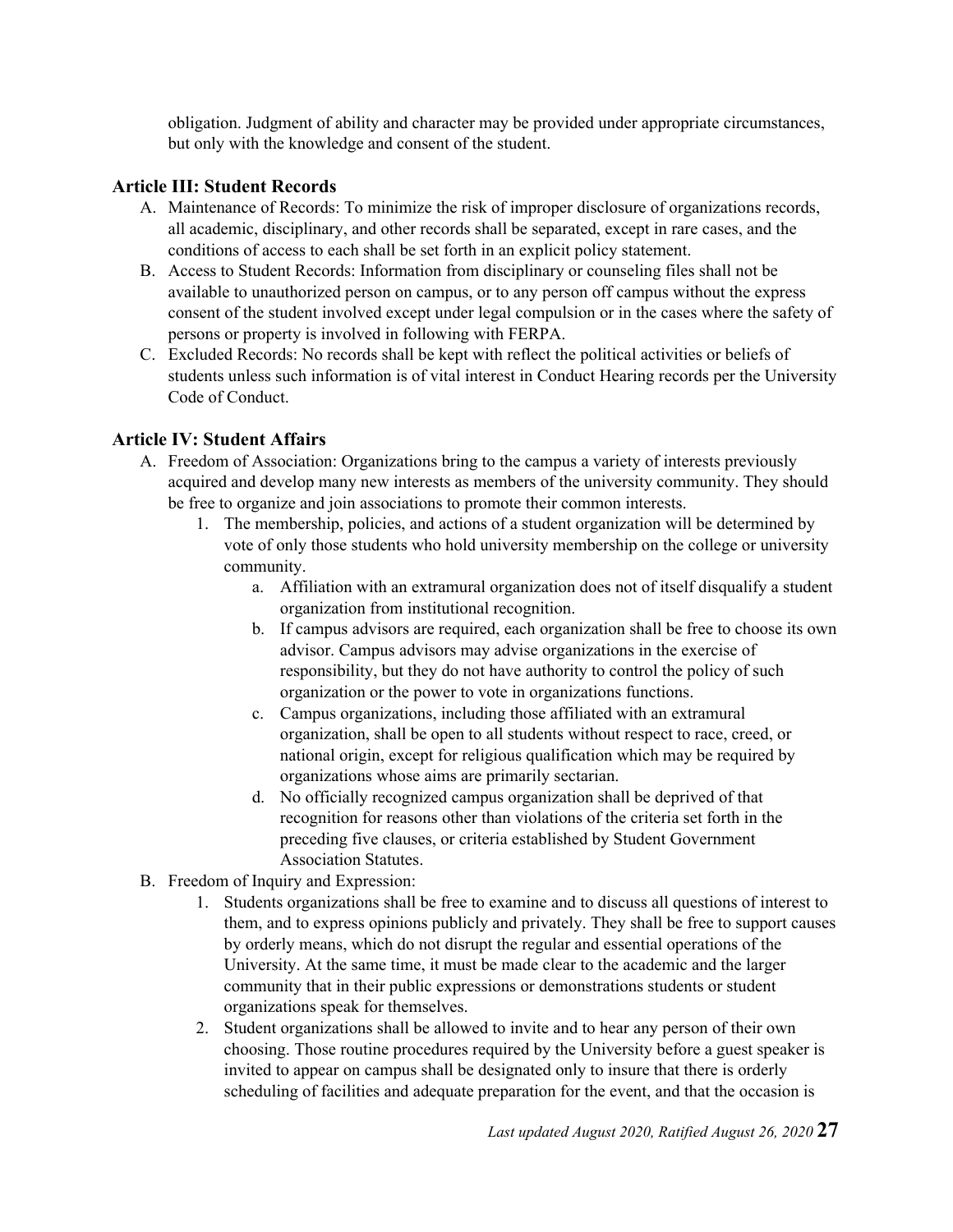conducted in a manner appropriate to an academic community. University control of campus facilities shall not be used as a device of censorship. It must be made clear to the academic and larger community that sponsorship of guest speakers does not necessarily imply approval or endorsement of the views expressed, either by the sponsoring group or the University.

- 3. Student Participation in University Government: As constituents of the academic community, students shall be free, individually and collectively, to express their views on issues of University policy and on matters of general interest of the student body; and this right participation shall be outlined by the Woodbury University Student Code of Conduct.
- C. Protection of Expression and the Right to Dissent: The right of expression includes the right to dissent. Woodbury University recognizes a fundamental obligation to protect this aspect of free expression on campus. Dissent may involve expressions or actions designed to capture attention in an effort to dissuade persons from embracing a perceived prevailing viewpoint. Orderly picketing and other forms of peaceful demonstration that do not hamper access to or disrupt the normal functions of teaching and research are generally permitted outside Woodbury University facilities and other areas specifically designated for University activities. Entry into Woodbury University buildings may be restricted to those persons engaged in the normal and scheduled activities being conducted therein. The presence of unauthorized persons in such areas after due notice to vacate has been given, orally or in writing, is not permissible, and it may be regarded as interfering with or obstructing Woodbury University activity.

#### **Article V: Freedom of Students Organizations Communications**

- A. All flyers shall be free of censorship with prior approval from the Office of Student Affairs.
- B. Advisor Roles
	- 1. The advisor shall be a full-time faculty or staff member at Woodbury University. The advisor role is vital to the success and development of an organization and its members. Organizations with an active and committed advisor are more effective recruiting and retaining students, implementing projects and activities, and receiving positive recognition from the university and the community. Advisors provide a sense of continuity and history to an organization where students may have leaders that are involved for a year or two at best. An advisor often keeps organization records, understands the financial transactions, and keeps track of a group's history and traditions. The advisor will provide guidance surrounding university policies, behavioral expectations, effective development. Advisors should provide structured learning to existing members while promoting and directing new members. The advisor will be nominated by ½ vote of the E-Board and then presented to the general membership for a majority vote. The advisor then must accept their nomination.
- C. Communication with Advisors: Meeting between organization's advisor and organization's president and vice president will be held monthly to brief on all related organizations matter. The president and/or advisor may decide if more meetings need to be called.
- D. Changing of Advisor:An organization can call a vote for an advisor not fulfilling their responsibilities and must be passed said vote by majority or higher to begin the process of changing advisors.
	- 1. The organization can file a change of advisor request. This change of advisor request must include the following:
		- a. Members list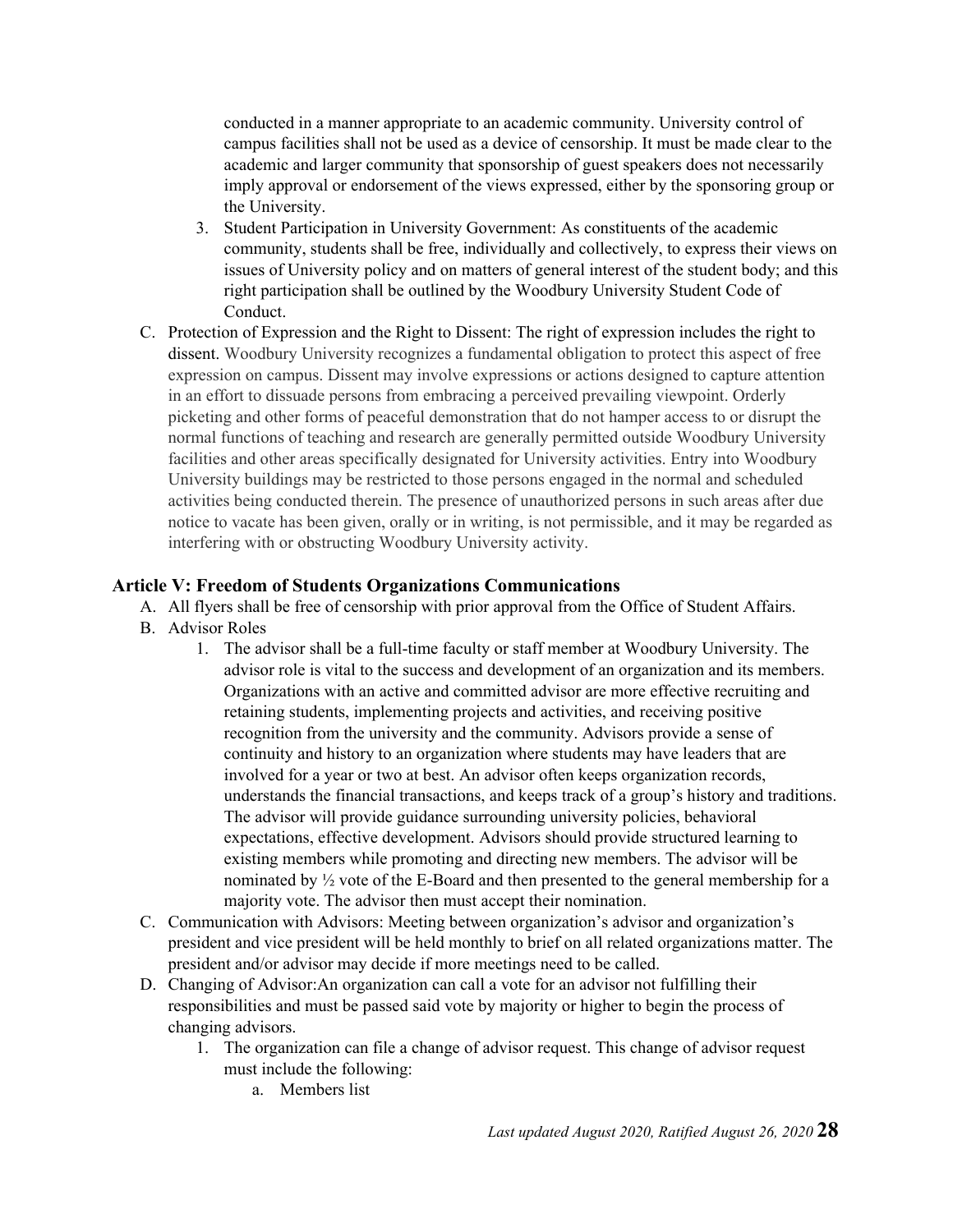- b. Signatures of those voting to remove said advisor
- c. A statement reason as to why the organization would like to remove that advisor
	- i. This will remain confidential with the organization President and the Coordinator of Student Involvement and Leadership.
- 2. If the organization's advisor request is approved by the Coordinator of Student Involvement and Leadership or the VP of Student Affairs the organization can then call to vote for a new advisor.

#### **Article VI: Formatting an Organization**

- A. In order to become recognized, an organization must have a minimum of 5 members; president and treasurer are a must. Discuss and form a constitution and bylaws that contains the fundamental principles which govern its operation. The by-laws establish the specific rules of guidance by which the group is to function. Schedule a meeting with the Coordinator of Student Involvement and Leadership. Have 2-4 members meet with the coordinator for the initial meeting. There will most likely be 1-2 meetings following to finalize everything. Then determine s full-time faculty or staff advisor. Once the coordinator is satisfied than a minimal standard of organization development had occurred a formal announcement of recognition will be sent to the campus community. This announcement will include information about pertinent organization accounts, addresses, codes, etc. to be established in your group's name. Organizations that have received recognition through the Office of Student Affairs are encouraged to seek recognition through the Associated Student of Woodbury University. This would allow the organization to seek funding through the Organization Allocations Committee as well as one-time seed money to assist with start-up operational costs.
	- 1. Undersized Student Organization:
		- a. An undersized student organization is defined as being smaller than five members and/or not having a president or treasurer.
		- b. If an organization is under five members, ASWU will consider the organization as an active organization on campus for one semester only. If the requirements are not met after one semester, the organization will become inactive.
			- i. ASWU will fund up to two recruitment event up to \$200 dollars each to help the organization recruit more members for their organization.
				- a. A proposal presentation for this event must be presented to the ASWU E-Board prior to approval.
					- i. ASWU reserves the right to deny an event proposal.
			- ii. This organization must meet with ASWU's VP of Student Organizations and the Coordinator of Student Involvement and Leadership once a month to provide an update on recruitment efforts.
			- iii. If an organization fails to provide evidence of recruitment efforts this grace period will cease and the organization will be considered inactive.
		- c. If an organization is above five members but does not have a president and/or treasurer, the organization will have one semester to recruit and hold an election to decide who will fill the position of president and/or treasurer. If this is not achieved then the organization will become inactive.
- B. Basic Formatting of an Organization
	- 1. Each organization should have a President and Treasurer, ASWU encourage a vice-president, fundraising chair, publicity chair, and secretary.
	- 2. President is the primary student contact for the the organization and the "external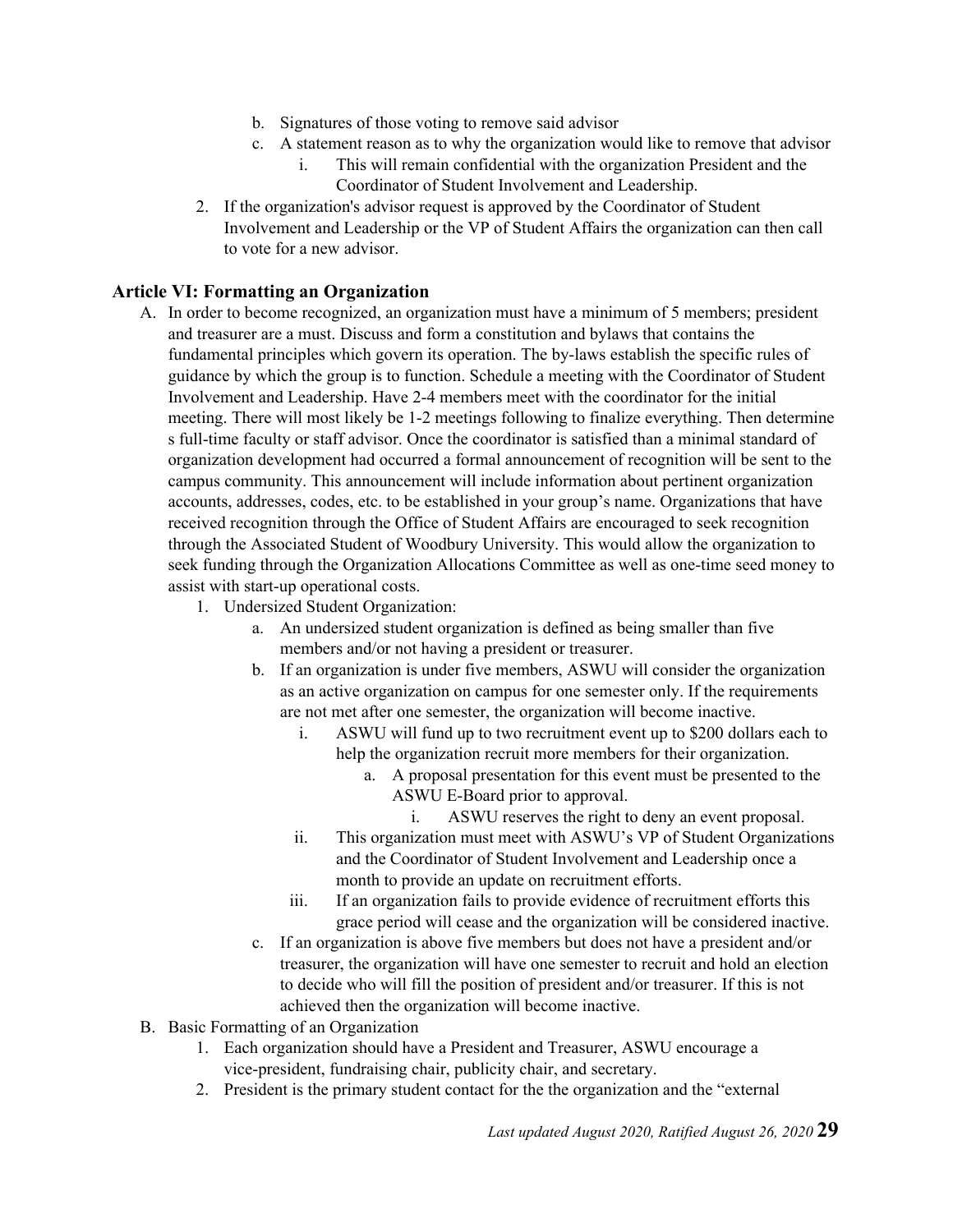spokesperson" of the group who regularly interacts with other student organizations and University officials. The liaison between the organization and the advisor along with other University contacts. The duties for this position should be tailored, as the organization deems necessary. The responsibilities of the President include but are not limited to:

- a. Preside over all organization meetings
- b. Represent organization on campus
- c. Insure that the organization is operating in conformity with the standards set forth by Woodbury University, the Office of Student Development, and the Associated Student of Woodbury University
- d. Assign duties to the organization's-Board and general members as seen fit
- e. Maintain regular communication with organization advisor
- 3. Vice President is responsible of maintaining continuous contact with the President. The Vice President must be up to date on all student organization communication and events. The responsibilities of the Vice President include but are not limited to:
	- a. Preside over meetings on the absence of the President
	- b. Schedule meetings or events with appropriate university offices
	- c. Coordinate organization promotion and publicity of events
- 4. Treasurer is responsible of managing the organization's financial matters. An organization that has a large membership and completes many fundraisers, events or programs should consider having an assistant treasurer to share the financial responsibilities. The treasurer should keep the officers and members informed about the organization's financial activities. The responsibilities of the Treasurer include but are not limited to:
	- a. Maintain accurate records of organization transactions
	- b. Collect dues if required with aid from the Woodbury University business office.
		- i. If an organization is not an international organization dues must be set up solely with the Woodbury University business office.
	- c. Develop organization budget and present to membership
	- d. Arrange fund-raising opportunities for the organization as necessary
	- e. Solicits additional funding if needed from the Associated Student of Woodbury University's OAC process in conjunction with the President
- 5. Secretary is responsible of organizing and maintaining the official records of the organization and take minutes during meetings. The secretary is also responsible for scheduling all appointments for the organization. The responsibilities of the Secretary include but are not limited to:
	- a. Maintaining the organization history for that academic year
	- b. Verifying the organization purchase requests
	- c. Maintaining communication between the organization president and individual participants
- 6. Fundraising Chair is responsible for leading all fundraising efforts for the organization. The Fundraising Chair must work closely with all positions to ensure that these efforts coincide with all organization work. The responsibilities of the Fundraising Chair include but are not limited to:
	- a. Search for funding sources on and off campus
	- b. Fills out all funding applications with the President and Treasurer and maintains correspondence necessary to receive funding